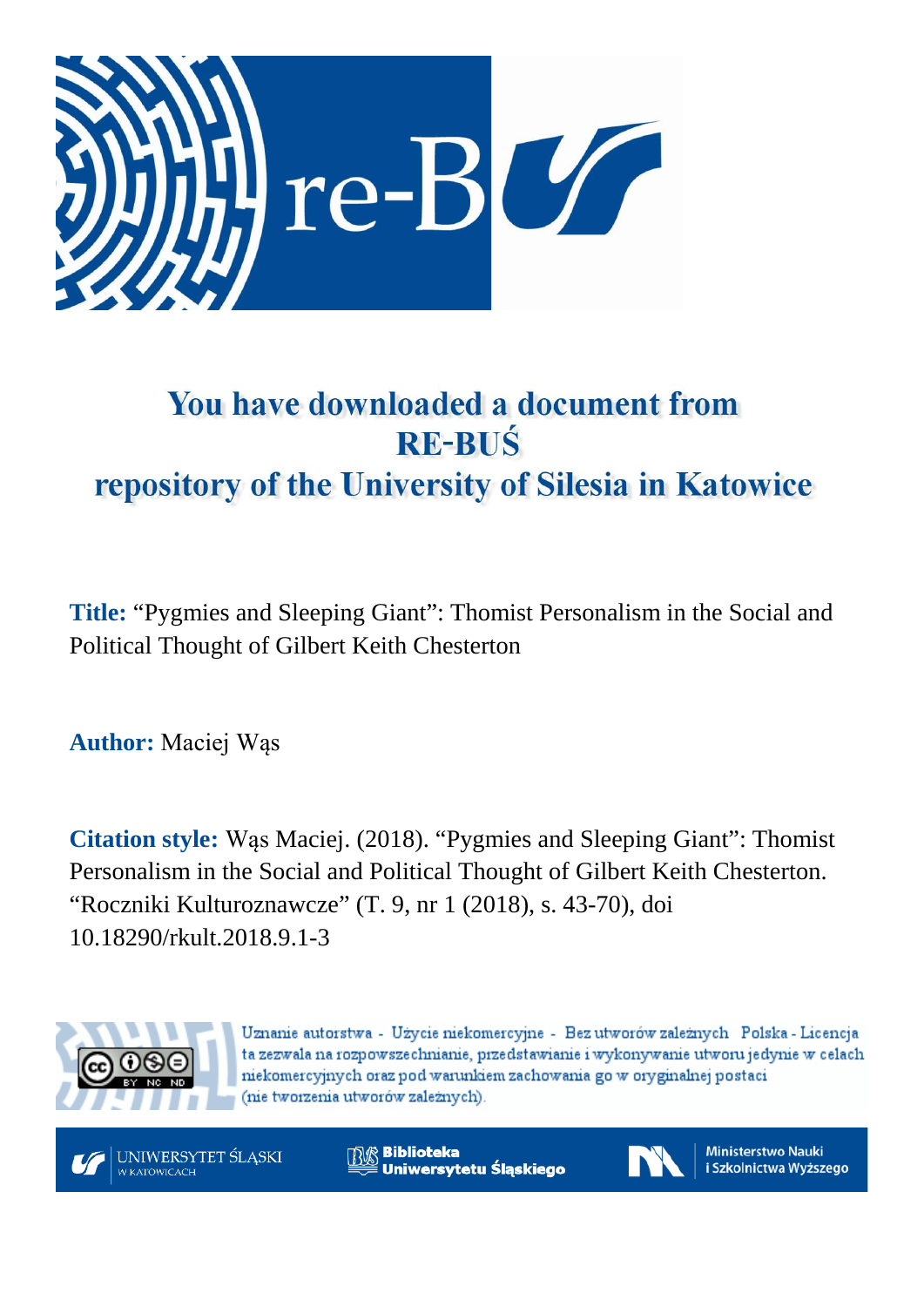ROCZNIKI KULTUROZNAWCZE Tom IX, numer  $1 - 2018$ 

DOI: http://dx.doi.org/10.18290/rkult.2018.9.1-3

MACIEJ WĄS

1

## "PYGMIES AND SLEEPING GIANT": THOMIST PERSONALISM IN THE SOCIAL AND POLITICAL THOUGHT OF GILBERT KEITH CHESTERTON

## INTRODUCTORY REMARKS

With the world at political crossroads, and nations striving to define their identity, it is ever important for the West to look in its own past, and drink from the inexhaustible sources of thought that—for reason this or other, by chance, by human effort, by sudden turns of fate—had been opened in its history; and it is ever wise for all who identify themselves with this great tradition to contribute—if only a little, and as much as they can. This paper, within all the bounds of proper proportions, has been written with precisely such a belief—and such an intention.

The purpose of this text is to detect and describe the points of identity between Thomist personalism and the social and political thought of an eminent English writer, thinker and Christian apologist, Gilbert Keith Chesterton (1874–1936), proving that his work in these fields can, indeed, be identified as personalist and thus inscribed in the wider context of the great tradition of Christian thought, analyzed from this perspective, and better understood. In order to perform this operation, the text is going to make use of the socio-political texts of Jacques Maritain, *the* personalist philosopher of the  $20<sup>th</sup>$  century, a selection of the original writings of G.K. Chesterton, and a variety of theoretical studies relevant to the problem, most notably: the "Chestertonological" works of William Oddie and historical books concerning personalism penned by Stanislaw Kowalczyk, Polish historian of philosophy, and one of the most competent authorities in the field.

MACIEJ WĄS, MA—PhD student (supervisor: Marta Zając, PhD), University of Silesia, Department of Philology, Institute of English Cultures and Literatures; address for correspondence—e-mail: maciej.was@interia.pl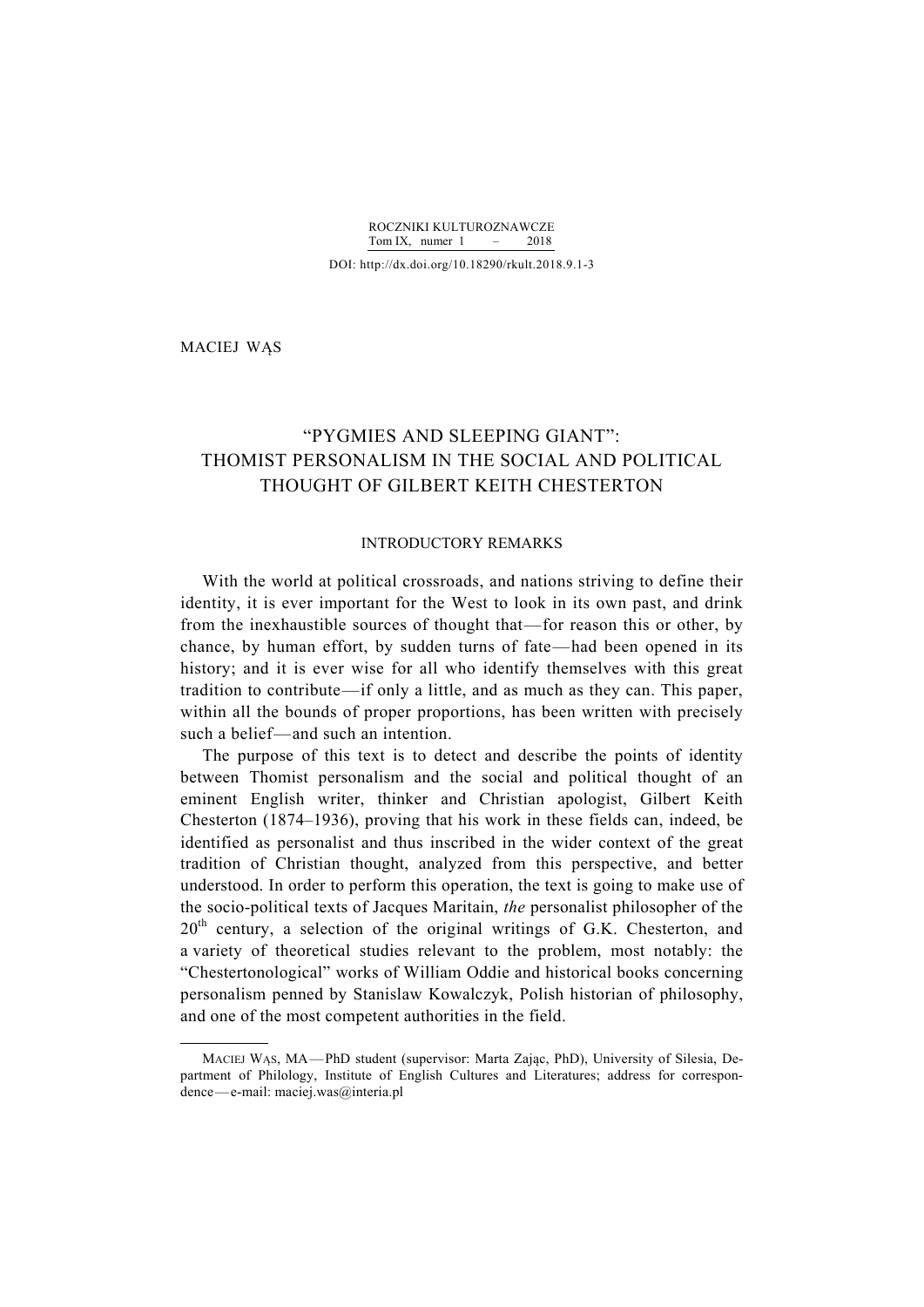The text is going to be organized in a very simple manner. It shall begin with an attempt at explaining (very generally) what is meant under the term of "Thomist personalism"; then, it shall proceed to establishing the most basic framework of this doctrine; next—it shall pass to demonstrating the personalist character of the two elements of Chesterton's thought, namely—his nationalism and distributism; it shall close with several general remarks, aimed at suggesting several potential advantages provided by an analysis of this type.

Let us, then, proceed to the matter; what is—generally speaking— Thomist personalism?

#### 1. PERSONALISM EXPLAINED

So far, Thomist personalism has been the only kind of personalism mentioned in this text; but obviously, if there is a Thomist personalism, there must be also a non-Thomist personalism. There is personalism connected to Thomist philosophy, and personalism not necessarily connected to Thomist philosophy; personalism in general. And, indeed, Stanislaw Kowalczyk explains it quite clearly.

Firstly, then, personalism is a general, so to speak, *philosophical tendency*; a certain general intellectual attitude, unconnected with any specific philosophical postulates, but rather covering certain "essentials," that might find their realization in a multitude of specific systems of thought. Thus Kowalczyk, in his seminal work *The Currents of Personalism, from Augustine to Wojtyla,* writes:

However, what is personalism? There are many versions of this concept, but its most basic paradigms amount to the following ones: 1) human being is a person and not only matter endowed with thought, a biological creature, domesticated animal, a set (a segment) of material components etc.: 2) he or she is thus an ontological, axiological and social subject—a goal and not a tool, means, thing; 3) the nature of human person includes both the material and the supra-material, that is: psychic and spiritual, components; 4) the basic faculties of the human person are: reason capable of thinking and auto-reflexion and free will, organically connected with the responsibility for one's actions; 5) human being is a creature that is: recognizable, sensitive and capable of creating the supra-material values: truth, moral good, beauty, love, benevolence, solidarity, sanctity and sacrality; 6) human being as a person is a creature social, dialogical and communal.<sup>1</sup>

 $\frac{1}{1}$  Stanisław KOWALCZYK, *Nurty personalizmu: od Augustyna do Wojtyły* (Lublin: Wydawnictwo KUL, 2010), 9: "Czym jednak jest personalizm? Istnieje wiele jego ujęć, ale jego podstawowe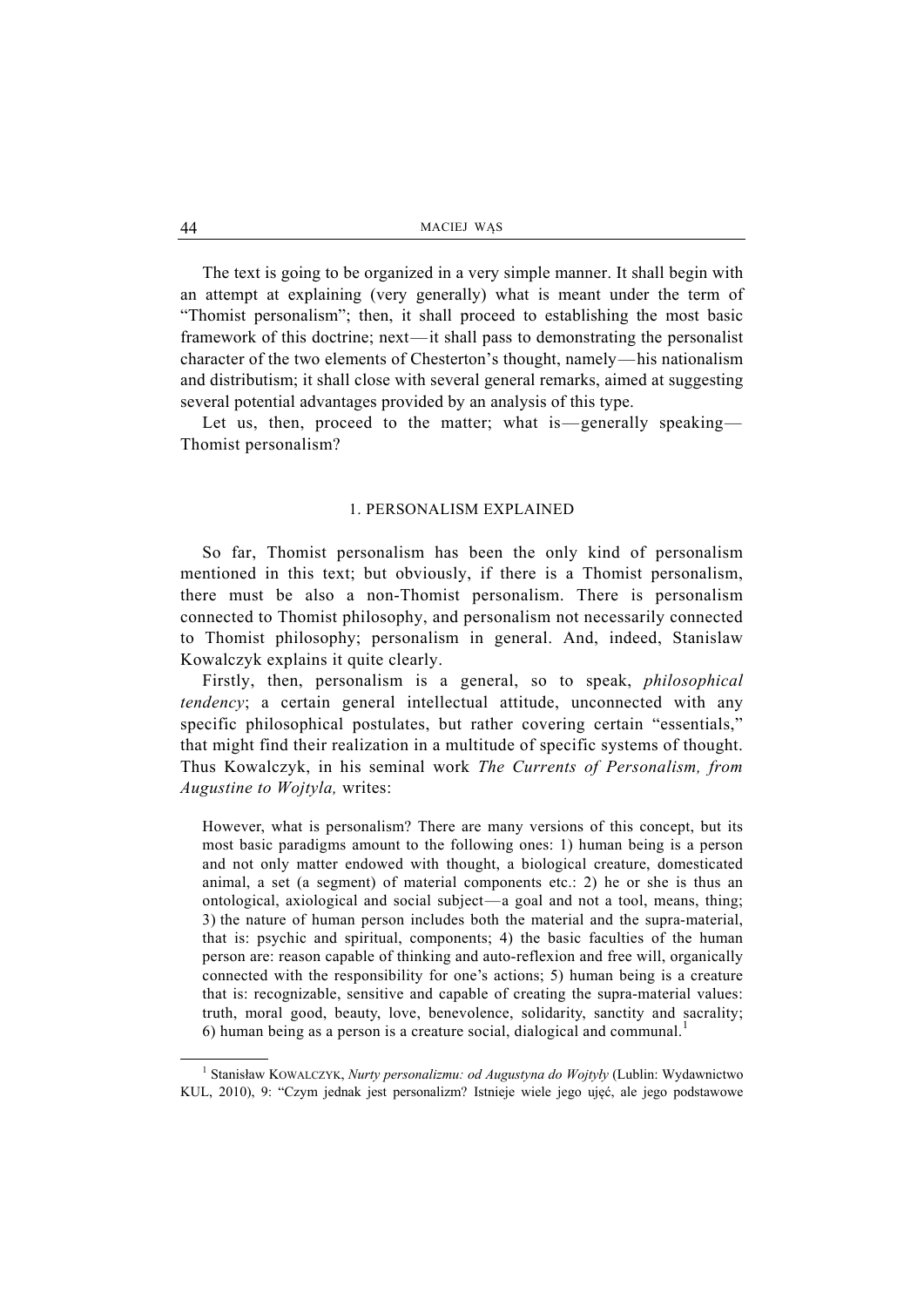Therefore, Kowalczyk identifies as personalists also these systems the authors of which made no reference to the notion of "personalism" as such whatsoever; systems of Christian thought—of course—as those of Augustine or Thomas Aquinas, but also systems of non-Christian provenience, like those of Descartes, Kant and Jaspers.<sup>2</sup>

However, this definition, even though quite extensive, does not exhaust the matter; and in another book, *The Outline of the Philosophy of Man,*  Kowalczyk writes in a slightly different manner, which serves as a neat supplementation of the definition provided above. He writes:

There are many definitions of personalism. Most often every philosophical, religious and social current, which affirms: a. personal being of man, b. material and spiritual dimensions of his nature, c. rationality and sensitivity to higher values, d. primary value of human person to the world of things and economicosocial and political structures, is defined as personalism.<sup>3</sup>

Point "d." is of special significance here; especially that Kowalczyk is not alone in his diagnosis. *The Philosophical Dictionary-Guide*, issued by Polish Thomas Aquinas' Association (so by Polish "Lublin School," with which Kowalczyk was himself connected), tells its readers that personalism is not only a certain concept of human nature, but also "cultural and social movement, promoting the programs that support the integral development of the human person, in which values of the economic and technical order are subjected to values of the personal and spiritual order."<sup>4</sup> In *The Currents...* 

 $\overline{\phantom{a}}$ 

paradygmaty sprowadzają się do następujących: 1) człowiek jest osobą, a nie tylko myślącą materią, posiadaczem biologicznego życia, udomowionym zwierzęciem, zespołem (segmentem) materialnych elementów itp.; 2) jest więc podmiotem ontologicznym, aksjologicznym i społecznym—jest celem, a nie narzędziem, środkiem, rzeczą; 3) w swej naturze osoba ludzka zawiera zarówno elementy materialne, jak i ponadmaterialne, tj. psychiczne i duchowe; 4) podstawowymi władzami człowieka jest intelekt zdolny do myślenia i autorefleksji oraz wolna wola organicznie połączona z odpowiedzialnością za własne działania; 5) człowiek jest istotą rozpoznawalną, wrażliwą i współtworzącą wartości ponadmaterialne: prawdę, dobro moralne, piękno, miłość, życzliwość, solidarność, świętość i sakralność; 6) człowiek jako osoba jest istotą społeczną, dialogiczną, wspólnotową." ALL THE TRANSLATIONS FROM POLISH ARE MINE-M.W.

 $<sup>2</sup>$  Ibid., table of contents and p. 6.</sup>

<sup>3</sup> Stanisław KOWALCZYK, *Zarys filozofii człowieka* (Sandomierz: Wydawnictwo Diecezjalne 1990), 305: "Istnieje wiele określeń personalizmu. Najczęściej personalizmem nazywa się każdy nurt filozoficzny, religijny i społeczny, który uznaje: a. osobowy byt człowieka, b. materialny i duchowy wymiar jego natury, c. rozumność i wrażliwość na wyższe wartości, d. nadrzędną wartość osoby ludzkiej wobec świata rzeczy oraz struktur ekonomiczno-społecznych i politycznych." 4 *<sup>S</sup>łownik-przewodnik filozoficzny. Osoby – problemy – terminy*, ed. Andrzej Maryniarczyk (Lu-

blin: PTTA, 2012), s.v. "personalizm": "[...] prąd kulturowo-społeczny, promujący programy dzia-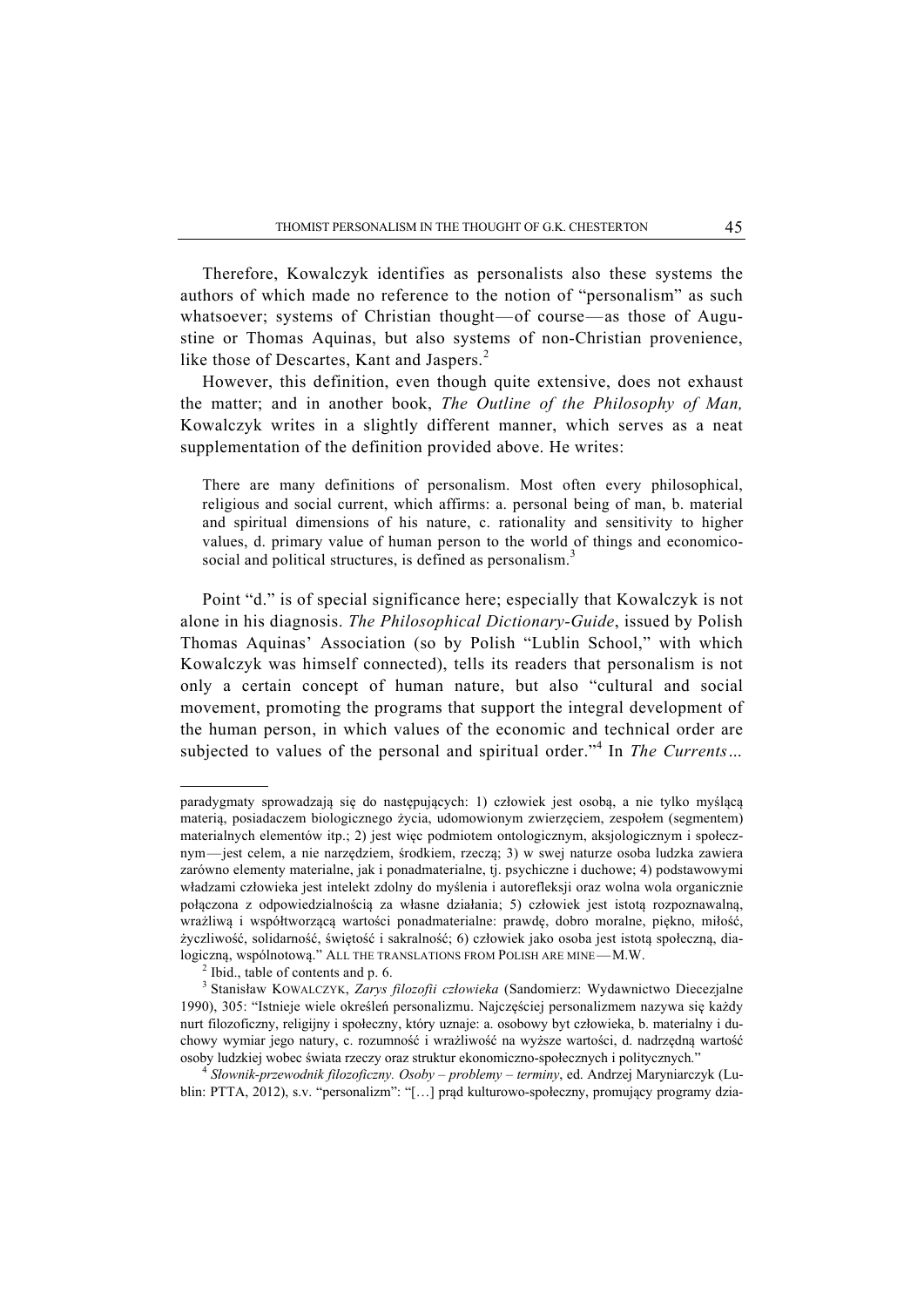Kowalczyk seems to accept this twofold definition—for all of his analyses end with an analysis of the social implications of every given theory.<sup>5</sup> Therefore it might be said that personalism, properly speaking, is a philosophical doctrine of man considered both in his individual, as well as social being, with the two dimensions strictly interconnected and quite inseparable.

In other words: if man is considered, he (as a social creature) cannot be considered without a reference to social life. Personalism, thus, after defining human nature as such (in accordance with the general principles described above) must necessarily proceed to explain society in relation to this nature as defined in such and such a way, or—simply—demonstrate how and why society emanates from human nature (defined in such or such a way) and is determined by it.

From many forms of personalist thought one is of a special significance; especially that it fulfills all the aforementioned conditions in an extensive and open manner. It is, precisely, Thomist personalism, which finds its high embodiment in the thought of Jacques Maritain (1882–1973), who managed to integrate all the necessary elements of this philosophical doctrine, "anthropological, axiological and socio-economic,"<sup>6</sup> providing what might be called "the personalist synthesis" of Thomist philosophy. It is quite impossible to understand Thomist personalism without understanding Jacques Maritain; but it is possible to understand Thomist personalism—at least in its most essential structure—understanding only Jacques Maritain and no other thinker. And to consideration of this great "exemplar" of Thomist thought, this paper is going to proceed presently.

## 2. THE MAJESTY AND POVERTY OF HUMAN BEING

The former quote from Kowalczyk furnishes this analysis with quite a neat framework.

Firstly, then, as to the anthropological element.

Maritain's personalist thought rest upon a solid foundation of a unique concept of man, which sprouted in a vital and strict connection with the

1

łań wspierających integralny rozwój osoby ludzkiej, w których wartości ekonomiczne i techniczne są podporządkowane wartościom osobowo-duchowym." ("personalizm […] a cultural and social trend, promoting the schemes of action that support the integral development of human person, in which the economic and technical values are subjected to the personal and spiritual values.")

KOWALCZYK, *Nurty personalizmu*, 14, 22, 50, 139–141. 6

 $6$  Ibid., 125.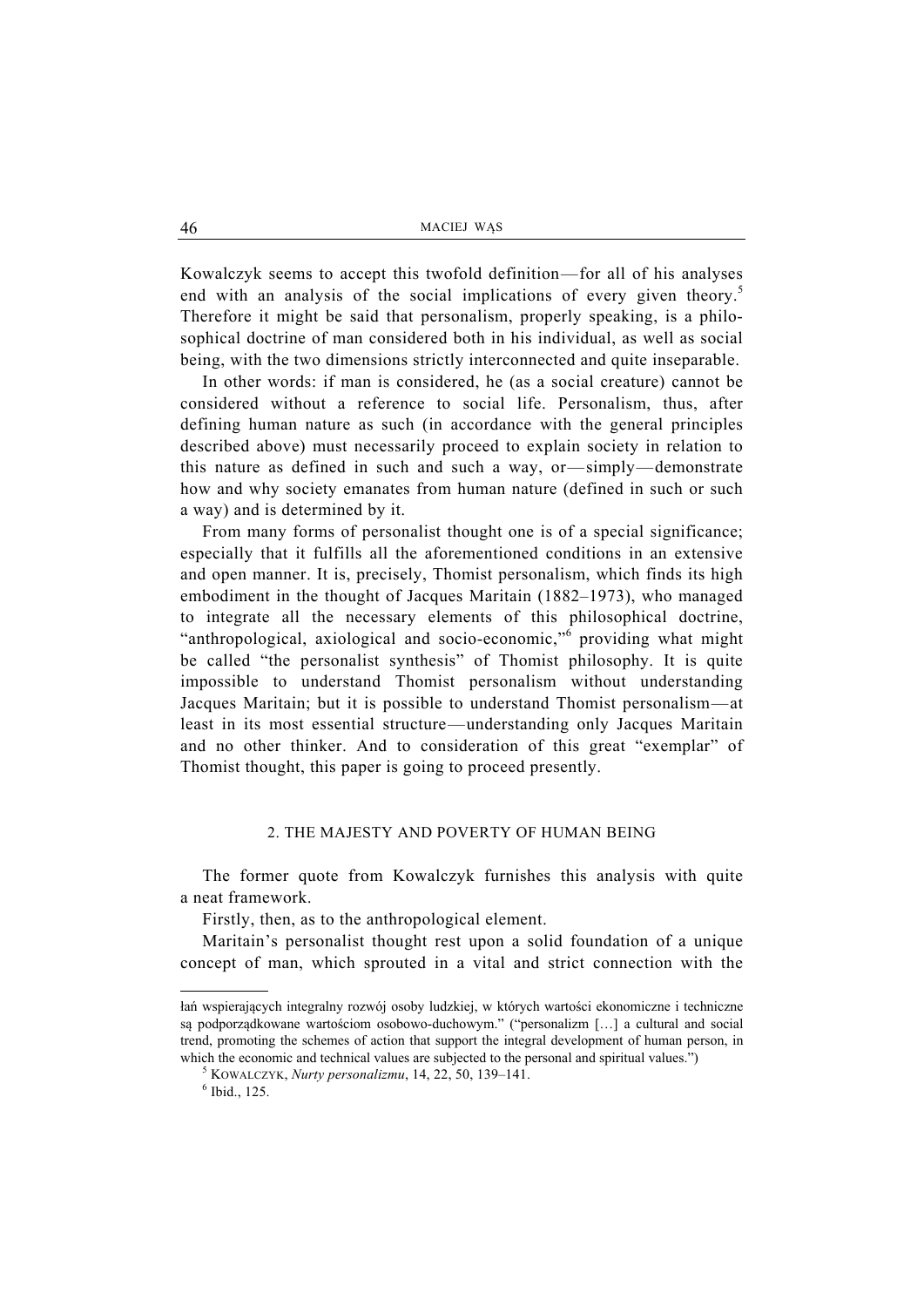Thomist tradition of thought; it is the concept of human existence as "stretched between" the two—to use the terms Maritain himself uses in his little yet seminal book upon the subject, *The Person and the Common Good,*  which he wrote while serving as the French ambassador to Vatican in 1946—"metaphysical poles"—to wit: individuality and personality—radically different, in a sense even contradictory, yet united in the unity of every single actually existing man and woman.<sup>7</sup>

How is it possible?

Now, obviously, Thomas Aquinas defines man, as Étienne Gilson formulates it, as a "twofold composition"; composed of two kinds of act and potence: body and soul, which together make man's essence—and this composite essence taken as a whole and yet another factor: existence, the *act par excellence*, which constitutes man not in his nature: but being as such. $8$  Of course, this composition is not an accidental composition of two things existing in themselves, but—as Maritain writes—a substantial composition of "two substantial co-principles of the same being, the same reality," which together and inseparably make this reality (both as to nature and as to being) what it is.<sup>9</sup>

Maritain's observations as to individuality and personality are simply logical conclusions drawn from the assertion that the act of existence actualizes a reality that in itself is not manifold, but twofold; now, as act is always proportionate to potency it actualizes, $^{10}$  this single human act of existence has to be, in some manner, "proportionate" to these two principles of potency it actualizes, with this manner being of such nature that—as the principles in question do not constitute two separate essences, but one would not destroy its singularity. In other words: every man exists due to a single act of existence, and he exists *as one*, but he *exercises* (fulfills, realizes, "completes"—especially in the realm of action) his existence in two modes, connected with two principles—matter and spirit—that govern the two "co-principles" of his essence. "If our description is adequate, such are the two metaphysical aspects of the human being, individuality and personality, together with their proper ontological features,"11 says Maritain.

 $\overline{\phantom{a}}$ <sup>7</sup> Jacques MARITAIN, *The Person and the Common Good*, trans. John J. Fitzgerald (Notre Dame: University of Notre Dame Press, 2012), 33.

Étienne GILSON, *History of Christian Philosophy in the Middle Ages* (New York: Random House, 1955), 376.<br><sup>9</sup> MARITAIN, *The Person and the Common Good*, 36.

<sup>&</sup>lt;sup>10</sup> GILSON, *History of Christian Philosophy in the Middle Ages*, 369. <sup>11</sup> MARITAIN, *The Person and the Common Good*, 43.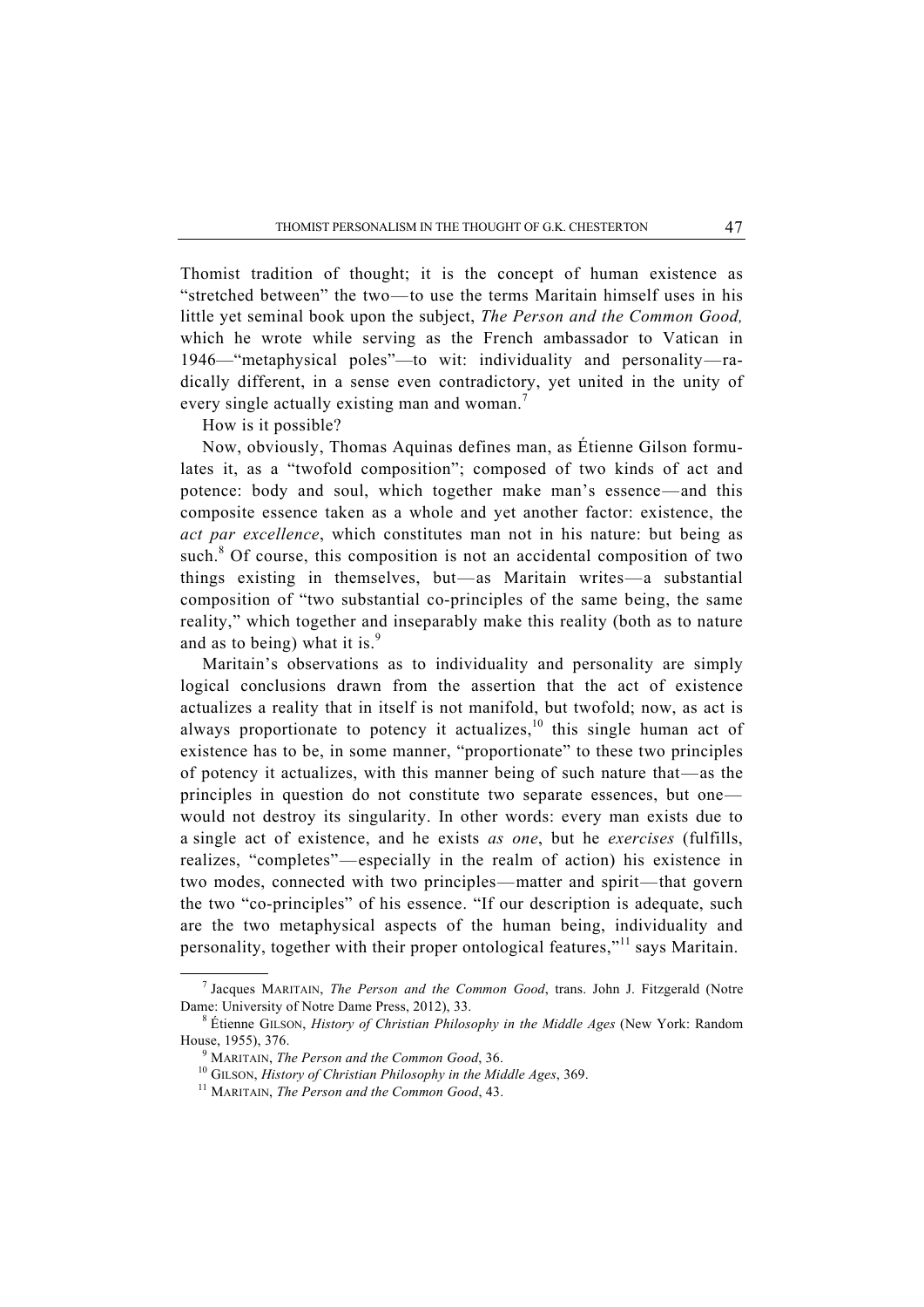What are these features? Well, they are—in a sense—what their principles are. Matter is in itself "a kind of non-being, a mere potency or ability to receive forms and undergo substantial mutations"<sup>12</sup>; therefore, it begets a mode of being similar to itself and in consequence "in each of us, individuality, being that which excludes from oneself all that other men are, could be described as the narrowness of the ego, forever threatened and forever eager *to grasp for itself*. Such narrowness in flesh animated by a spirit derives from matter."<sup>13</sup> It is a mode of being marked by lack, imperfection and constant desire for self-preservation. Spirit, on the other hand, is the "the threshold of independence properly so called, and of interiority to oneself," something radically different, so also the mode of being it generates is radically different than the one proceeding from matter;

personality is the subsistence of the spiritual soul communicated to the human composite. Because, in our substance, it is an imprint or seal which enables it to possess its existence, to perfect and give itself freely, personality testifies to the generosity or expansiveness in being which an incarnate spirit derives from its spiritual nature and which constitutes, within the secret depths of our ontological structure, a source of dynamic unity, of unification from within.<sup>14</sup>

It is a mode of being intrinsically "generous," "open"—so to speak—governed in action not by the desire for self-preservation, but by principle of spiritual "superexistence of knowledge and love."15 It is, as Maritain himself phrases it, "a metaphysical seal," that elevates human nature to a higher level; "liberates" it, as if, from the world of matter; and, indeed, allows it to transcend the whole material cosmos, and look it in the face, as (in a sense) equal to equal.<sup>16</sup>

Obviously, it does not mean that individuality is something in itself evil—far from it!<sup>17</sup> It is just the manner in which human beings exist—and necessarily so.

Now, it is hard to overestimate the bearing of such a constatation upon the philosophy of human affairs; Maritain speaks of education.<sup>18</sup> It is a most fortunate clue. For education as such is a social matter; and indeed, it is precisely society that interests us in this short paper. In accordance with

 <sup>12</sup> Ibid., 35.

<sup>13</sup> Ibid., 37.

<sup>14</sup> Ibid., 41.

<sup>15</sup> Ibid., 40.

<sup>16</sup> Ibid., 41.

<sup>17</sup> Ibid., 43.

<sup>18</sup> Ibid., 45.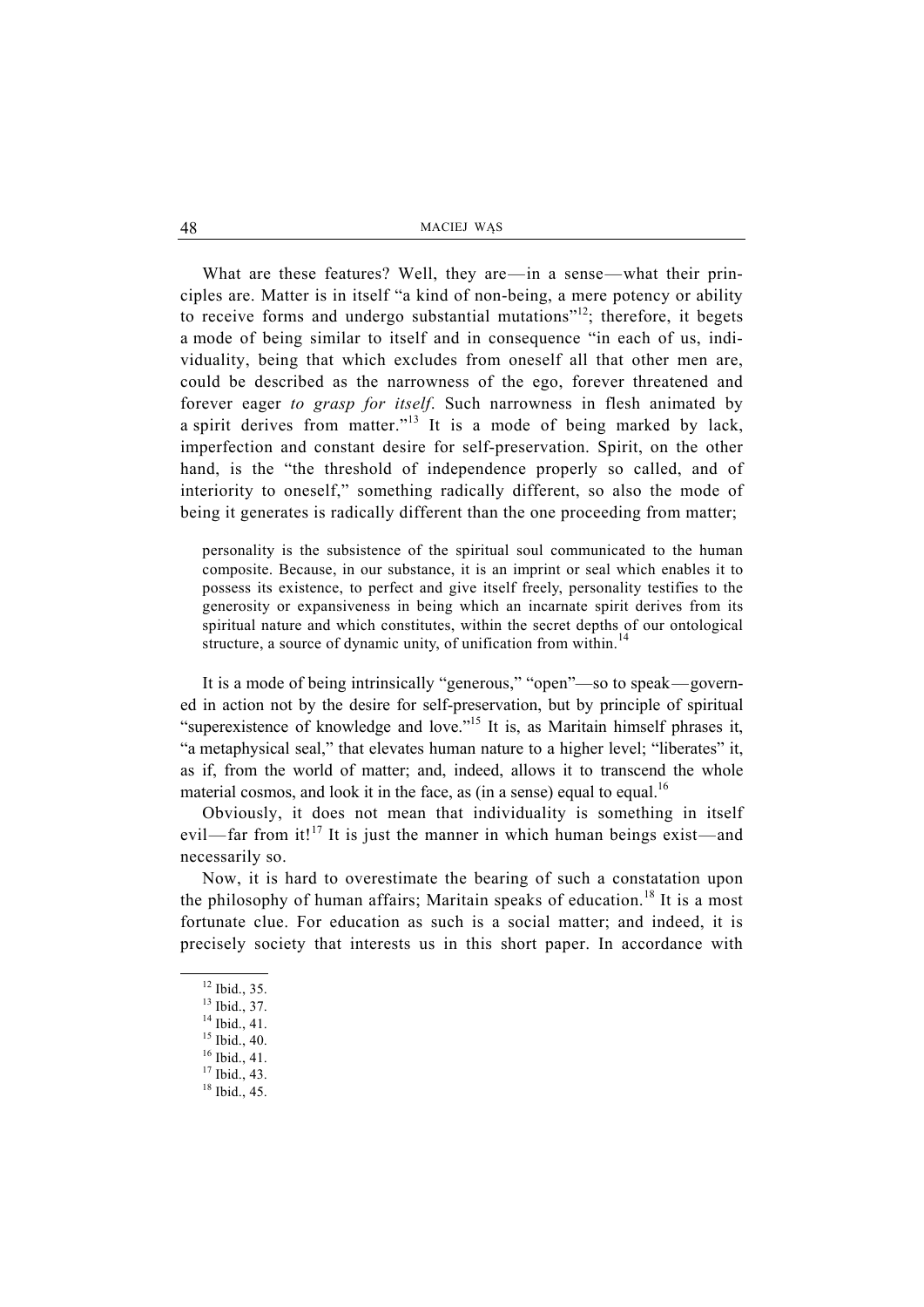Kowalczyk's observation, it interests us in relation to two problems: itself, and the hierarchy of values that governs it. And to narrow the matter even further: as to its nature; and action (so the notion of common good, which is the metaphysical principle of social action). With these to problems forming, as a fact (and as it shall become obvious in a moment), just to sides of the same questions.

So as to the nature of society.

In the light of the previous ascertainments, it is rather a simple matter, and does not require—perhaps—that long of an elucidation. Suffice to say that just as its source, social life has—so to say—two dimensions: material and spiritual. In the most important of his political works, *Man and the State*  (1951), Maritain describes this difference by distinguishing two types of communal life: society and community.

Community is a product of instinct and heredity in given circumstances and historical frameworks; the *society* a product of reason and moral strength (what the Ancients called "virtue"). In the *community,* social relations proceed from given historical situations and […] man appears to be a product of the social group. In *society,* personal consciousness takes priority, the social group is shaped by men, and social relations proceed from a given initiative, a given idea, and a voluntary determination of human persons.<sup>1</sup>

"Determination of human persons"; even vocabulary here testifies to the fact.

For it is indeed difficult not to notice that this differentiation between two "modes" or "dimensions" of social life is indeed just a social "translation" of the differentiation between two modes of being described above; and that "community" (in this case) is simply social life as produced by *individuality*  and "society"—by *personality*. Indeed, such an observation has already been made, and even though the work in which it was made has never been published, it serves the purpose of this text quite well. And so it can be said that *community* is a product of "the survival instinct, pertaining to the sphere of biological," proper to the material mode of existence, with its "narrowness" and (selfish, to speak bluntly) desire of self preservation, with *society* serving as a union of persons, "no longer a work of instinct, but of the free cooperation governed by the good that the persons hold in common."<sup>20</sup>

<sup>&</sup>lt;sup>19</sup> Jacques MARITAIN, Man and the State (Washington D.C.: The Catholic University of America Press, 1998), 3–4.<br><sup>20</sup> Maciej WĄs, "'Our Little Lives': Gilbert Keith Chesterton as a Precursor of the 20<sup>th</sup> Cen-

tury Christian Personalism" (Master's Thesis, University of Silesia, 2016), 22–23.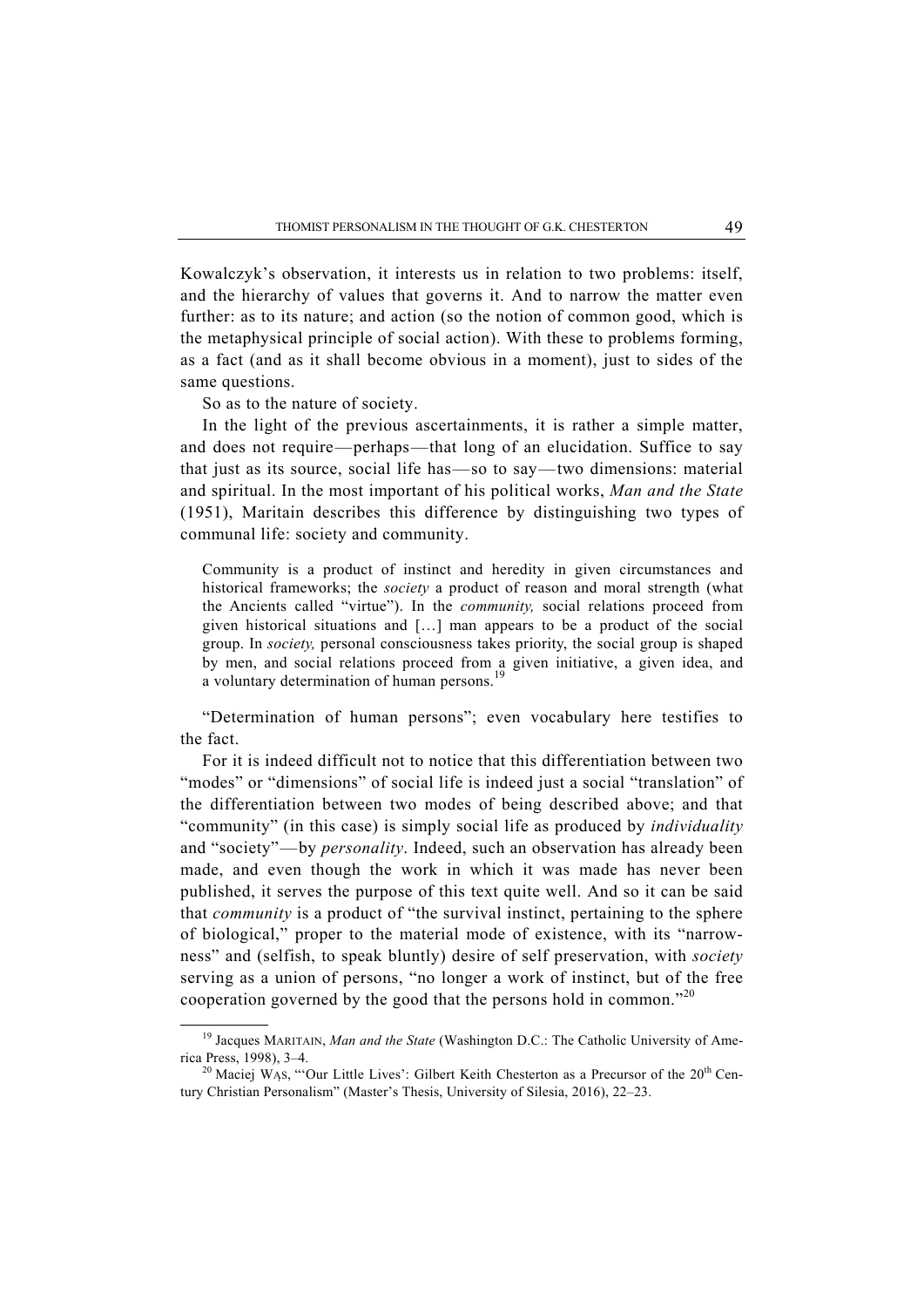Of course, just as in the case of the relation of individuality and personality in human being as such, these two forms of communal life do not exist separately, but constantly interact and overlap; man is at the same time a member of society, and of community, in fact—a number of communities (the family, say, the tribe, the nation)<sup>21</sup>; and this assertion itself introduces the question of *order* or *hierarchy* of the communal life. For if these two principles coexist, and remain in the constant, mutual relation with each other—what should this relation be? How to ensure that the realities in question will not enter into conflict, but remain in harmony? Which one of the two should take precedence?

In order to explain this, it is necessary to move to the sphere of the axiological; and present—very briefly—unique Maritainian concept (as Maritainian concepts usually are) of common good.

Jacek Grzybowski, another eminent Polish scholar of Thomist thought, in his book *Jacques Maritain and the New Christendom* (2007), stresses the central position the notion of common good plays in Maritain's social philosophy, and distinguishes in it two different aspects: material and spiritual.<sup>22</sup> Again, thus, vocabulary alone contributes to the question. These two aspects could be described as follows; spiritual aspect is "the good of the person taken as such," material—"everything in the social context that plays, in relation to this good, a preparatory role."23 Society exists for the sake of the proper good of human person; it cannot provide this good; but it can operate in such a way as to create for human person such conditions of life, so he or she will be able to attain it on his or her own.

What is this good? In the case of temporal order, it is not the beatific vision, the ultimate goal of man<sup>24</sup>; it is only a "full" (and strictly natural) "blossom of the person,"<sup>25</sup> as Maritain himself wrote in his book concerning philosophy of history (written in cooperation with Joseph W. Evans, 1957), "the manifestation of all the potentialities of human being"<sup>26</sup>; with this manifestations consisting predominantly, as the French philosopher (a prolific and brilliant writer) indicated in yet another book, "the freedom of

<sup>&</sup>lt;sup>21</sup> MARITAIN, *Man and the State*, 3–7.<br><sup>22</sup> Jacek GRZYBOWSKI, *Jacques Maritain i nowa cywilizacja chrześcijańska* (Warszawa: Fronda, 2007), 159-160, 166.<br>
<sup>23</sup> WAS, "'Our Litte Lives'," 23.<br>
<sup>24</sup> MARITAIN, *The Person and the Common Good*, 15–16.<br>
<sup>25</sup> WAS, "'Our Litte Lives'," 23.<br>
<sup>26</sup> Jacques MARITAIN and Joseph W. EVANS, *On the Philosophy of H* 

Scriber's Sons, 1957), 126.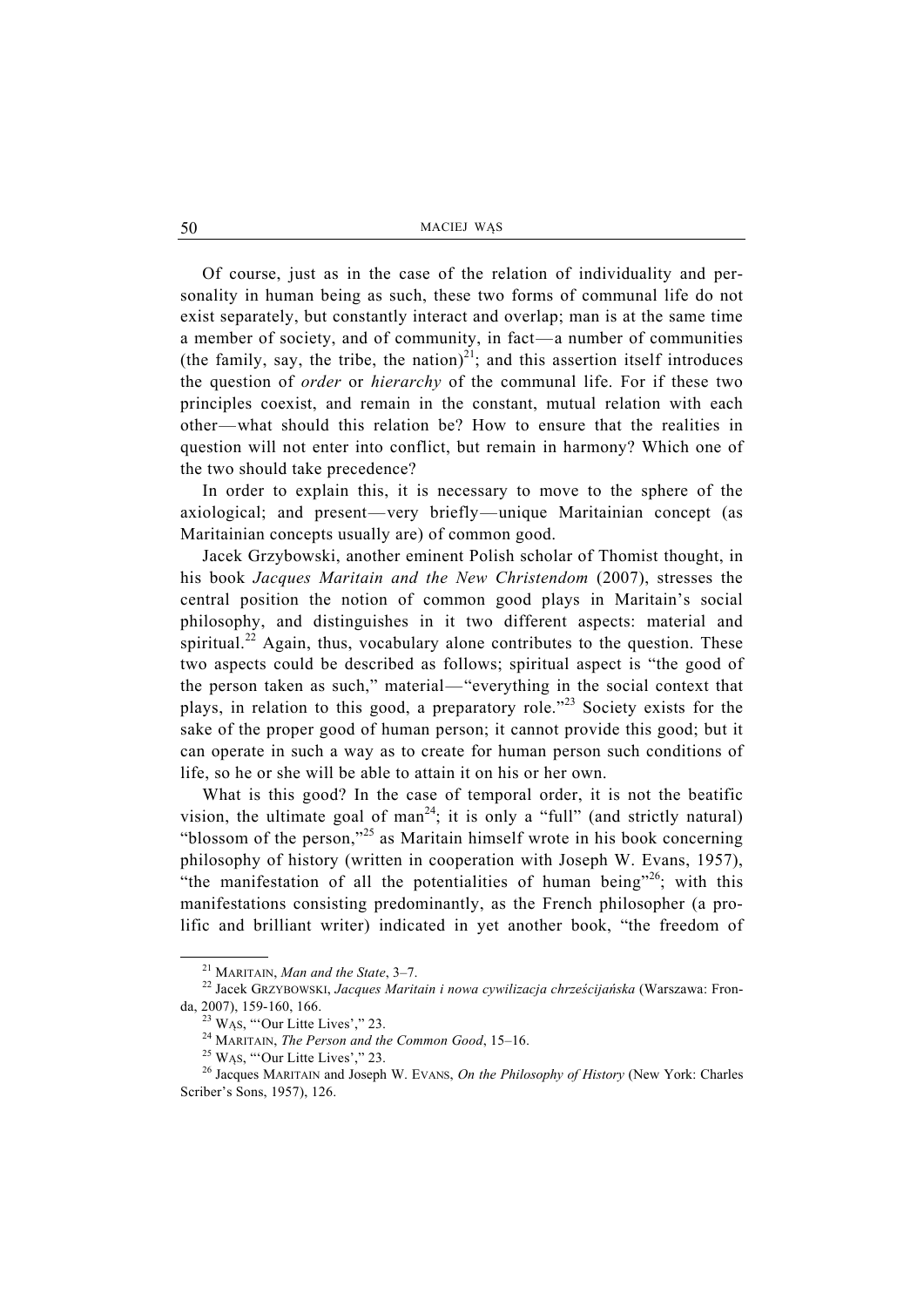spontaneity" or, in other words, fullness of the "operations of intelligence and love." $^{27}$ 

Or, in still other words, human happiness properly considered; as much as this happiness can be attained in its purely natural dimension.<sup>28</sup>

And how can "the State" (to use this Maritainian expression) contribute to such a goal?

Obviously, not directly; there is, properly speaking, nothing that the State can do in order to help its inhabitants in achieving something so profound; intellection and love are "immanent acts" and cannot, if it be formulated in a strict manner, be influenced from the outside.29 But what the State *can* do, is to create certain *conditions* that would make this purely personal effort possible and more fruitful. And how can the State do that? Well, by exercising its normal and proper functions, by the means of "political gain, material welfare, institutional efficiency of the state, of economy."30 The role of the state is thus to secure its inhabitants *as to their individuality*, to create an environment of "security and sufficiency" (to use this English phrase); to guarantee its people peace in life and material means of livelihood, so they could develop their personal life as persons do—on their own; in the domain of spirit, unreachable for any material institutions of men.

Now, it is not important here *how,* in Maritain's views, the state could do that; it is yet another topic, for another time. What counts is that the State *should* do it, and should do it with respect for the proper metaphysical hierarchy; that the State should understand its natural limitations. And here too, it might be reckoned, we can quote these telling words from *The Person and the Common Good*, that should shine as a beacon (and stand as a warning) to all who deal with the matters of human existence:

Our instruments are simply the aids; our art is but the servant and cooperator of this interior principle. The whole function of this art is to prune and to trim—operations in which both the individual and the person are interested—in such wise that, within the intimacy of the human being, the gravity of individuality diminishes and that of true personality and its generosity increases. Such an art, to be sure, is difficult.<sup>31</sup>

And with this, this general sketch of Thomist personalism might end.

 <sup>27</sup> Jacques MARITAIN, *Scholasticism and Politics*, trans. Mortimer J. Adler (Indianapolis: Liberty Fund, 2011), 131–133. 28 Jacques MARITAIN, *Moral Philosophy* (New York: Charles Scriber's Sons, 1964), 76–77. 29 Jacques MARITAIN, *Education at the Crossroads* (New Heavens and London: Yale Univer-

sity Press, 1960), 30–31. 30 GRZYBOWSKI, *Jacques Maritain i nowa cywilizacja chrześcijańska*, 165. 31 MARITAIN, *The Person and the Common Good*, 46.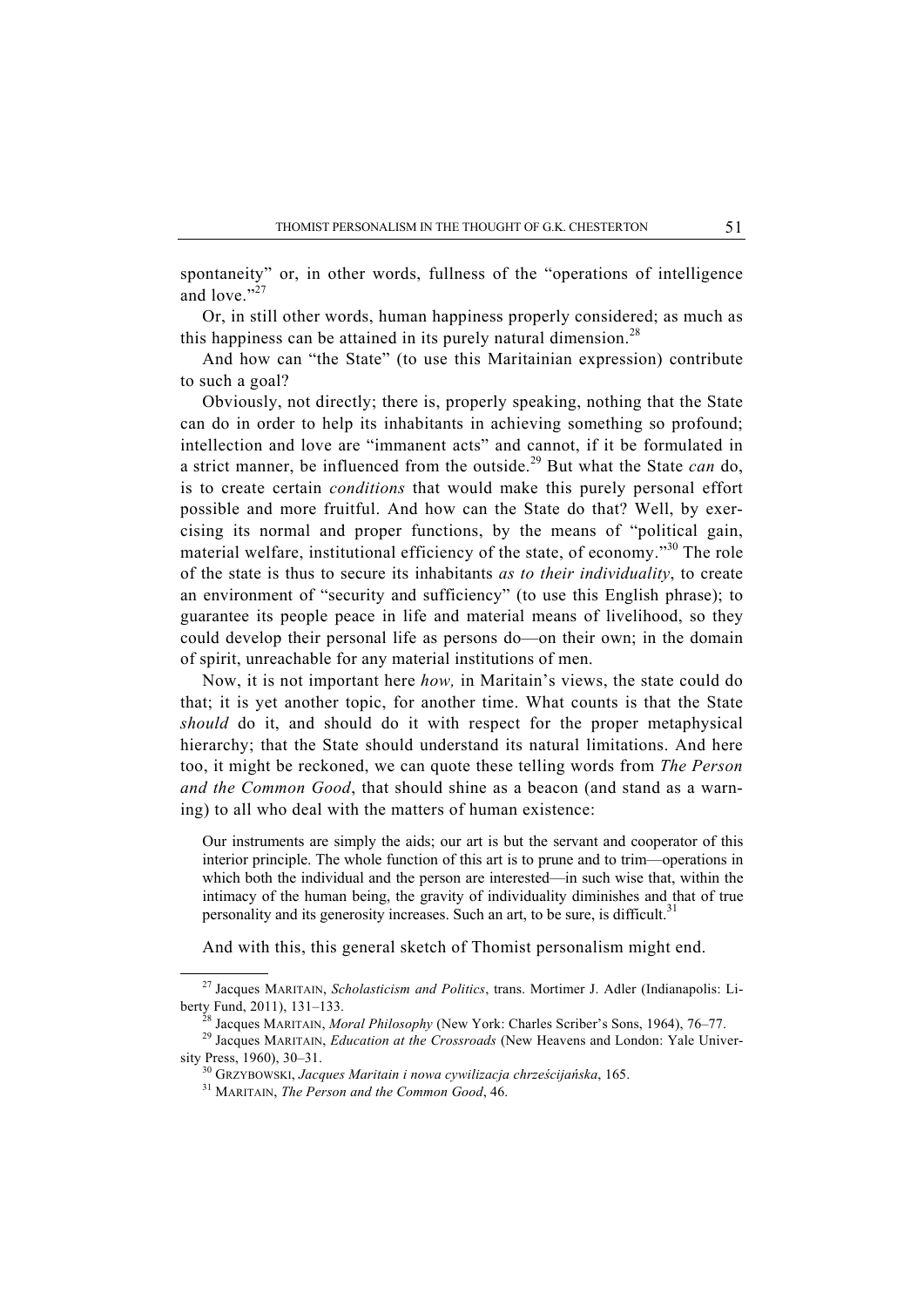Maritain's works are the works of a genius mind; but no genius mind works in isolation. And indeed, the great Jacques did not work in isolation; he was a gigantic figure—but he stood on the backs of other giants; giants of the long, unbroken chain of Christian social thought and tradition that developed throughout the long centuries of Christendom. And he had (though he perhaps did not know of it himself) at least one, equally gigantic companion, a loyal ally, an intellectual friend, who strived to serve the same tradition, and fought for the sake of the same cause.

And his name was Gilbert Keith Chesterton.

## 3. THE FORGOTTEN UNFORGETTABLE

"His fascination for me was (and still is) not in his paradoxes, not in his sometimes bumptious joie de vivre, not in his commitment to Distributist Politics […] but in his mystical insights about being, reality, life—whatever you want to call it"<sup>32</sup>; thus in the year 2005 wrote Andrew Greely, introducing the readers to the new edition of Masie Ward's *Gilbert Keith Chesterton*, perhaps the most known biography of this writer ever written.

Such a view, indeed, is not a very new one. 56 years earlier, a Canadian professor of literature, Hugh Kenner, in his—in very many respect quite admirable—work *Paradox in Chesterton*, stated:

It is time to abandon the literary and journalistic Chesterton to such a critical fate as might await him from future appraises. And it is also time to see him freed from the accidental accretions of ephemeral literary mannerisms. That means to see him as a master of analogical perception and argument who never failed to focus a high degree of moral wisdom on the most confused issues of the age.<sup>33</sup>

A truly Chestertonian strategy; because a tad paradoxical one. Sacrifice to save, forget to remember. And so, indeed, the Chestertonians had forgotten; for a very, very long time. "I suspect," Mr Russel Sparks comes to the rescue of this hopeless generalization, "if you had asked the man himself what part of the work he was most proud of, he would have said something that is almost totally forgotten: his advocacy of an economic and political philosophy called Distributism."<sup>34</sup>

<sup>&</sup>lt;sup>32</sup> Andrew GREELY, "Introduction to New Edition," in Masie WARD, *Gilbert Keith Chesterton* (Lanham, Boulder, New York, Toronto, Oxford: Rowman & Littlefield Publishers, Inc., 2006), xii.

<sup>&</sup>lt;sup>33</sup> Hugh KENNER, *Paradox in Chesterton* (New York: Sheed & Ward, 1947), xxii.<br><sup>34</sup> Russell SPARKS, "Chesterton as Economist," in *The Hound of Distributism*, ed. Richard Aleman (Charlotte: ACS Books, 2015), 37.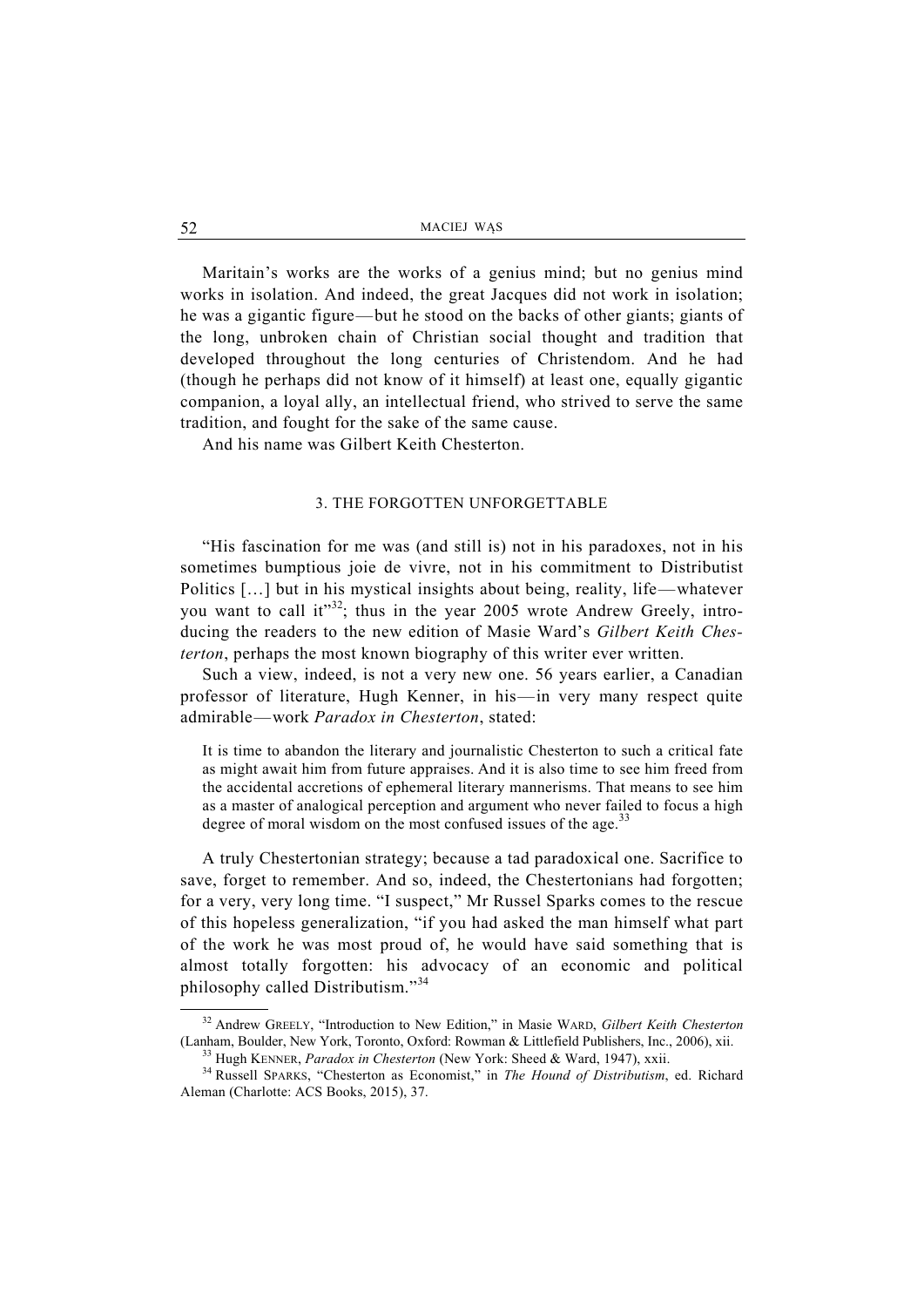Now, however, the case of distrubutism is not so tragic; after all, the word is still sometimes in use, as the quote from Greely clearly demonstrates. But if it was possible to organize a little survey, and to ask several "political Chestertonians" what word was, in their opinion, *missing* from the critical commentaries cited above, it might be risked to suggest that they would choose—at least by a great majority—one and the same term; quite popular in general use; not su much in Chestertonian use.

And this word would be: *"democracy."*

Now, obviously, Chesterton was not professionally an academic teacher (though he had encountered this opportunity in his life, he chose not to follow it), nor a writer, nor a philosopher; he was—as he himself states in his *Autobiography*—a journalist.<sup>35</sup> But it is definitely not enough to end the description here. "A journalist" is a very general term; it might signify many different things, sometimes more, sometimes less trifle; sometimes more and sometimes less dignified. So Chesterton was not just "*a* journalist," but concretely—a political journalist. And he—pardon the colloquialism— "loved this job" with all of his heart and with flaming passion. "[F]rom the beginning of his career as a journalist, he profoundly believed he had vocation to confront the notion that truth was the province only of an elite," writes William Oddie; "His belief in democracy was nearer to being a religious conviction than it was to being a merely political stance."<sup>36</sup>

These words, strong and decided say all there is to say about the subject; and also something more. For they are a living example of the fact that the story of the regrettable omission suggested above is slowly coming to a rather happy ending.

And yet, they communicate something different still. It is not obvious at least not today—whether a political journalist should receive (in one way or other) political education; however, in the case of somebody with such strong a conviction, it seems rather obvious that he did. It is, to say the least, rather improbable that Chesterton could develop such a strong stance without some proper preparations.

As a fact, he made those preparations; there is a very good deal of evidence that his political interest reach as far in his youth as when he was sixteen years old; there are political poems he wrote about the French Revolution,  $37$  Jacobite

<sup>&</sup>lt;sup>35</sup> Gilbert Keith CHESTERTON, *Autobiography* (Kelly Bray: House of Stratus, 2001), 30.<br><sup>36</sup> William ODDIE, *Chesterton and the Romance of Orthodoxy* (Oxford: Oxford University Press, 2010), 191.<br><sup>37</sup> Ibid., 77–78.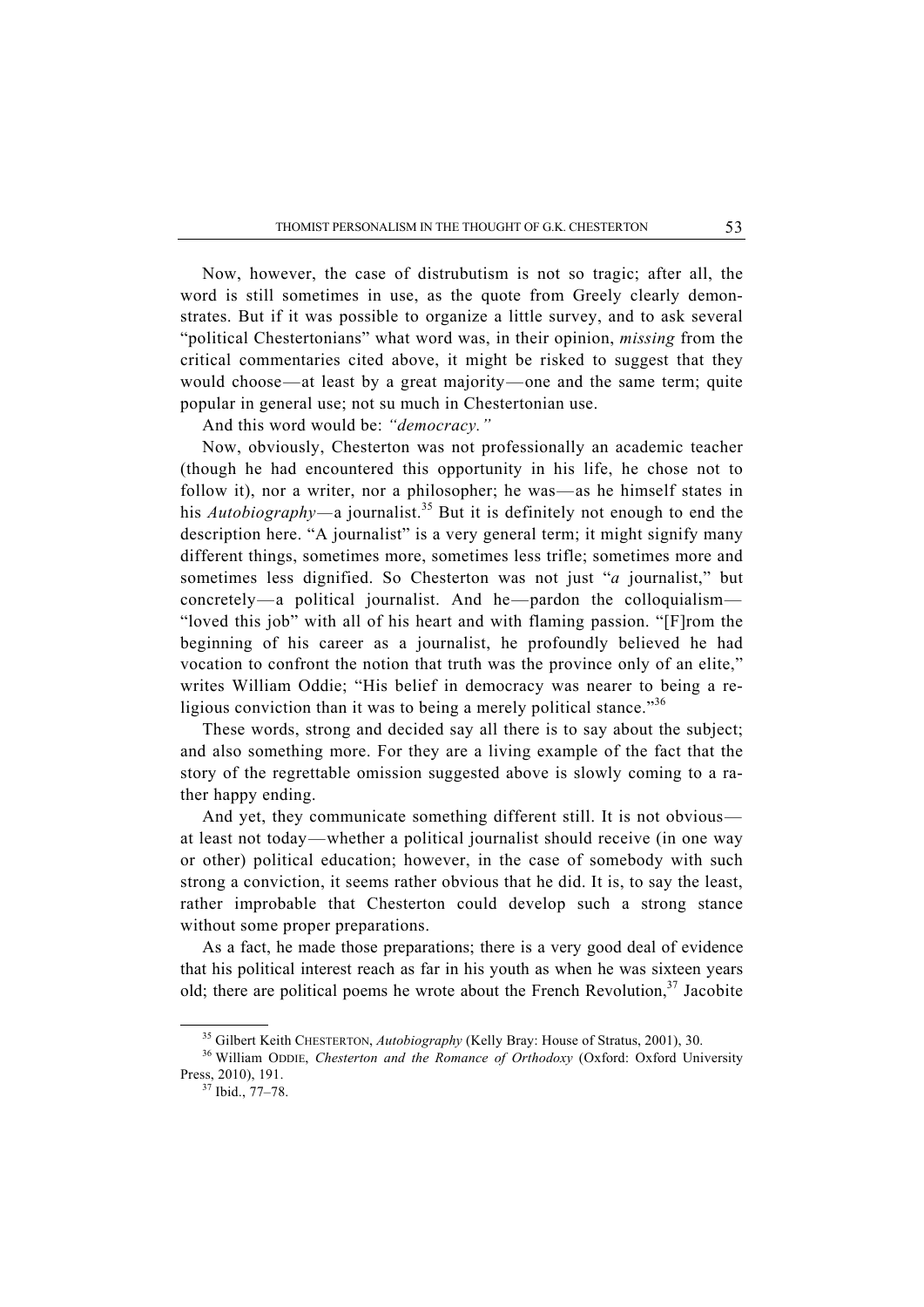rebellions,<sup>38</sup> fragments of his diaries signifying strong hostility towards the monarchy of the Russian Tsars, and towards Russian anti-semitism, increasing rapidly about that time.<sup>39</sup> Now, what interests us here, however, are not these fact as such (interesting as they are), but rather this what they point towards; to wit: that Chesterton was, simply speaking, extremely well-read as to political matters; thus being (and therein comes the crux of the thing) *indirectly—*a political thinker.

Indeed, almost anything Chesterton wrote was political; he would include political elucidations anywhere he could; he would include them in his apologetics (as the famous Trinitarian argument from *Orthodoxy* clearly demonstrates<sup>40</sup>); he would include them in his literary studies, beginning the study of Victorian literature by some rapid (yet so excellent) remarks about political philosophy of Jean-Jacques Rousseau<sup>41</sup>; he would include them in his travel-writing. And indeed, it is difficult to understand why, for example, his beautiful passage about human equality from *What I Saw in America* has attracted, so far, so little attention.<sup>42</sup>

Now, *What I Saw in America* is a very good reference; as it contains this one beautiful passage, that—incidentally—only too well matches the problem in question. In this book, while describing political problems of America he noted at the time, concludes the whole chapter by saying:

Hints of it may be noted here and there like muffled gongs of doom. The other day some people preaching some low trick or other, for running away from the glory of motherhood, were suddenly silenced in New York; by a voice of deep and democratic volume. The prigs who potter about the great plains are pygmies dancing round a sleeping giant. That which sleeps, so far as they are concerned, is the huge power of human unanimity and intolerance in the soul of America. At present the masses in the Middle West are indifferent to such fancies or faintly attracted by them, as fashions of culture from the great cities. But any day it may not be so; some lunatic may cut across their economic rights or their strange and buried religion; and then he will see something. He will find himself running like a nigger who has wronged a white woman or a man who has set the prairie on fire. He will see something which the politicians fan in its sleep and flatter with the name of the people, which many reactionaries have cursed with the name of the

 <sup>38</sup> Ibid., 79.

<sup>39</sup> Ibid., 80.

<sup>40</sup> Gilbert Keith CHESTERTON, *Orthodoxy* (United States: Popular Classics Publishing, 2012), 85. 41 Gilbert Keith CHESTERTON, *The Victorian Age in Literature* (New York: Henry Holt and Company, 1914), 22–23. 42 Gilbert Keith CHESTERTON, *What I Saw in America* (New York: Dodd, Mead & Company,

<sup>1922), 17–18.</sup>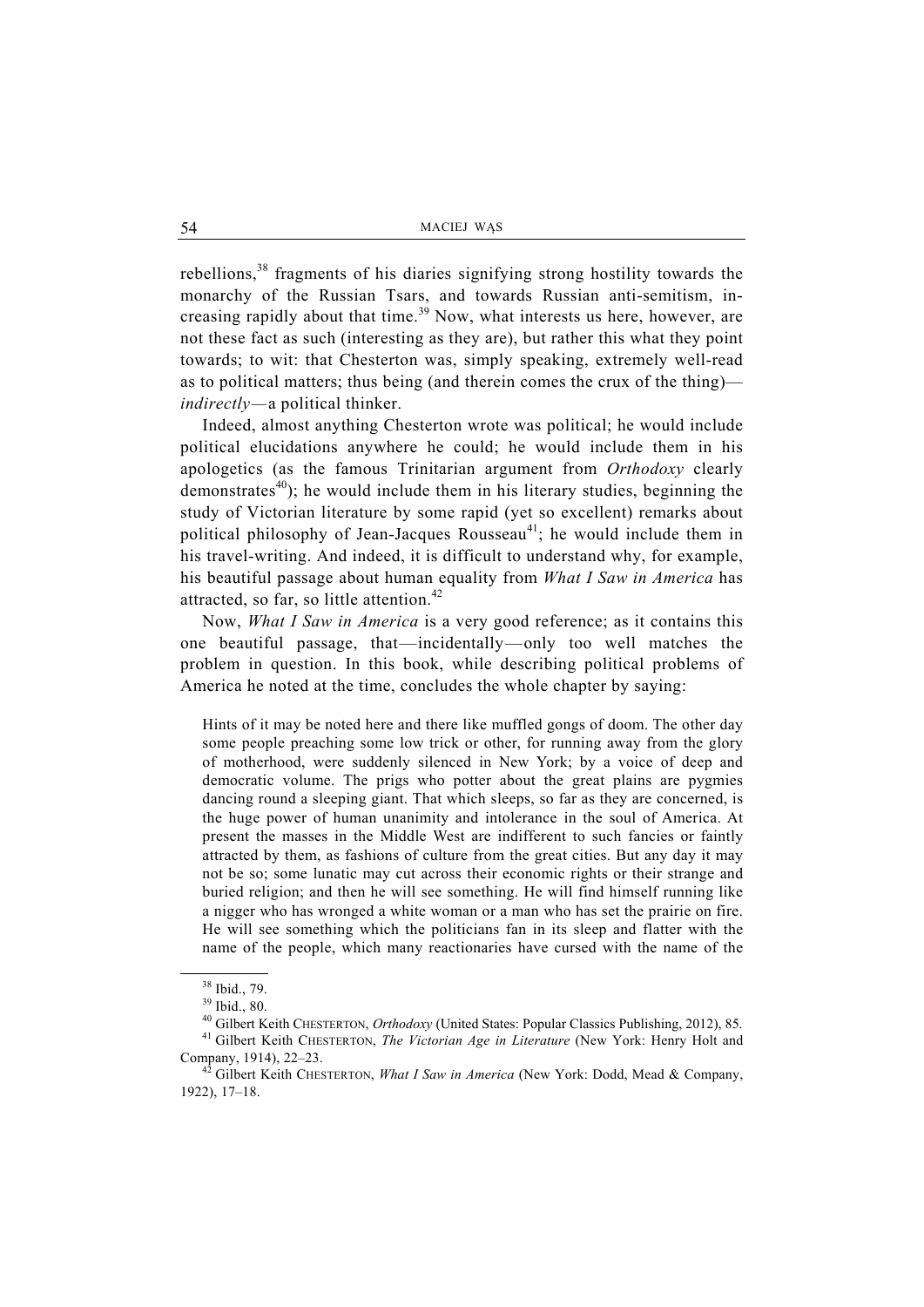mob, but which in any case has had under its feet the crowns of many kings. It was said that the voice of the people is the voice of God; and this at least is certain, that it can be the voice of God to the wicked. And the last antics of their arrogance shall stiffen before something enormous, such as towers in the last words that Job heard out of the whirlwind; and a voice they never knew shall tell them that his name is Leviathan, and he is lord over all the children of pride. <sup>43</sup>

If this passage is not a description, a highly complex and symbolic description, of the Rousseau's concept of the general will, it is nothing. However,—it evidently is not nothing; so it has to be what it is. Julia Stapleton, one of the few scholars who noticed the political potential of Chesterton's thought, noticed this Rousseauistic element of it as well<sup>44</sup>; however, her work—though admirable and pioneering—is not enough. For in this case, nothing is enough. And all who neglect the thought of Gilbert Keith Chesterton, all who patronize it, all who laugh about it and make it look childish, are like pygmies dancing around a sleeping giant; and all the better for it. As perhaps thanks to them, this giant will—someday—wake up.

#### 4. NATIONS AND MEN

Having said all this, we might now proceed to the next step of the analysis. It was indicated that this paper is going to be concerned with Chesterton's nationalism and distributism. There is no need to change that sequence; let us, then, maintain it, and organize the text accordingly.

Firstly, to anticipate an accusation.

Nationalism is not the most popular word of our day; however, words can be used in many different manners. And in this text, one striving to be so academic, it is used in a way neutral and devoid of any temporary political agenda; as to treat nationalism—to quote the famous phrase of Peter Alter— "a value-free, analytical category."<sup>45</sup> Nationalism, to follow Alter's thought a bit further, is "an ideology and political movement which holds the nation and the sovereign nation-state to be crucial indwelling values" of political life.46 Nothing more—nothing less. Nationalism may—in the concrete of

 <sup>43</sup> Ibid., 174–175.

<sup>44</sup> Julia STAPLETON, *Christianity, Patriotism, and Nationhood* (Laham, Boulder, New York, Toronto, Plymouth, UK: Lexington Books, 2009), 118. 45 Peter ALTER, *Nationalism*, trans. Stuart McKinnon-Evans (London, New York, Melbourne,

Auckland: Edward Arnold, 1992), 28. 46 Ibid., 8.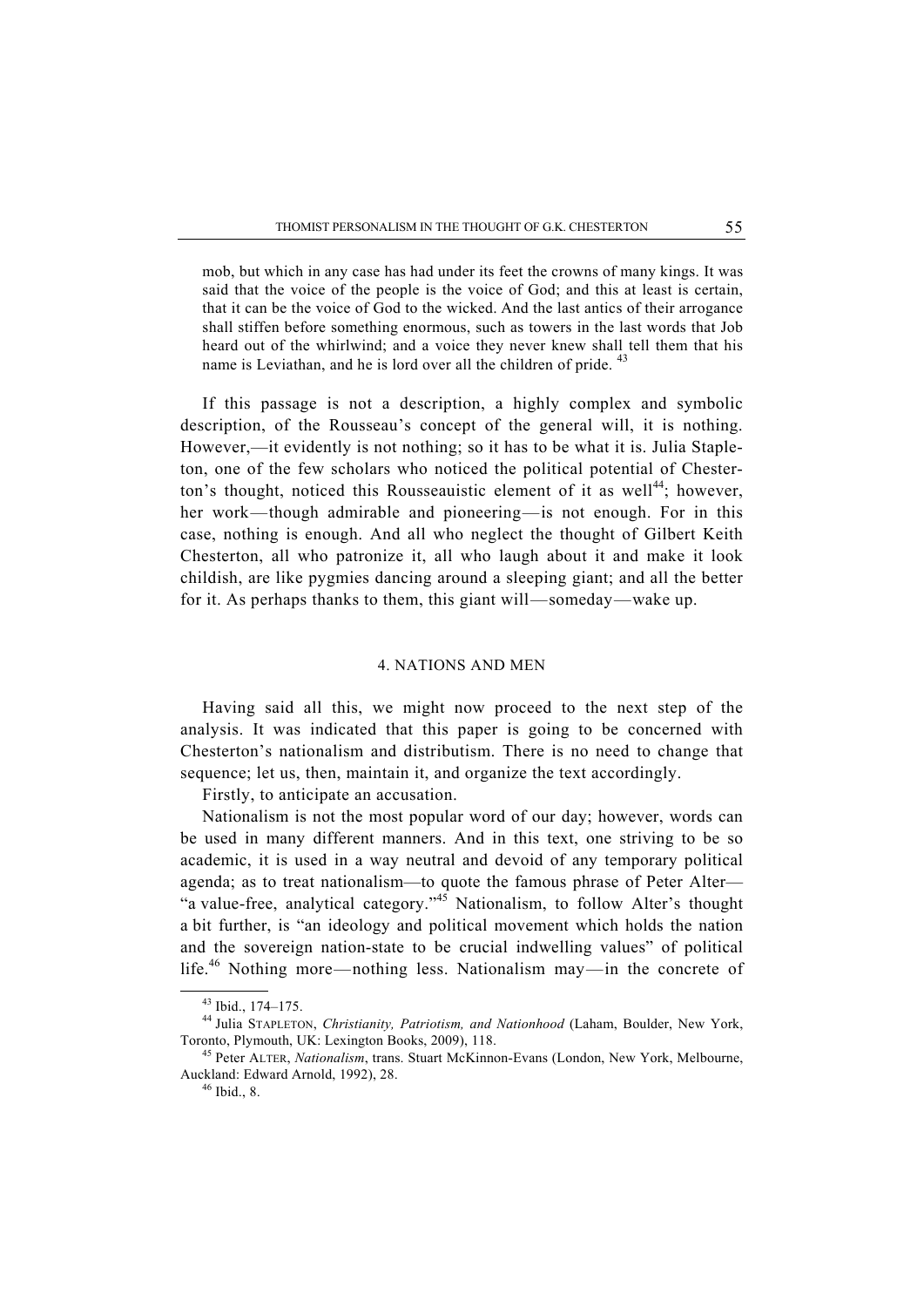existence—be a positive phenomenon; it may be a negative phenomenon. There are different kinds of nationalisms—just as there are different kinds of nationalists, and—ultimately—different kinds of people; but fundamentally speaking, it is just a kind of political doctrine, like liberalism, conservatism, monarchism, or republicanism, and there is absolutely no need (besides, perhaps, the hidden needs of propaganda) to think otherwise.

With all this said and cleared, the only thing that remains is to assert one and for all that if nationalism be defined in such a way, than yes, Gilbert Keith Chesterton was, despite all the scruples of certain scholars,  $47$  a nationalist. In order to establish that, it suffices to examine one telling passage from already cited *What I Saw in America*, one of Chesterton's most fundamental and mature political works.

The English are patriotic; but patriotism is the unconscious form of nationalism. It is being national without understanding the meaning of a nation. The Americans are on the whole too self-conscious, kept moving too much in the pace of public life, with all its temptations to superficiality and fashion; too much aware of outside opinion and with too much appetite for outside criticism. But the English are much too unconscious; and would be the better for an increase in many forms of consciousness, including consciousness of sin. But even their sin is ignorance of their real virtue. The most admirable English things are not the things that are most admired by the English, or for which the English admire themselves. They are things now blindly neglected and in daily danger of being destroyed. It is all the worse that they should be destroyed, because there is really nothing like them in the world. That is why I have suggested a note of nationalism rather than patriotism for the English; the power of seeing their nation as a nation and not as the nature of things. We say of some ballad from the Balkans or some peasant costume in the Netherlands that it is unique; but the good things of England really are unique. Our very isolation from continental wars and revolutionary reconstructions have kept them unique. The particular kind of beauty there is in an English village, the particular kind of humour there is in an English public-house, are things that cannot be found in lands where the village is far more simply and equally governed, or where the vine is far more honourably served and praised. Yet we shall not save them by merely sinking into them with the conservative sort of contentment, even if the commercial rapacity of our plutocratic reforms would allow us to do so. We must in a sense get far away from England in order to behold her; we must rise above patriotism in order to be practically patriotic; we must have some sense of more varied and remote things before these vanishing virtues can be seen suddenly for what they are; almost as one might fancy that a man would have to rise to the dizziest heights of the divine understanding

 <sup>47</sup> STAPLETON, *Christianity, Patriotism, and Nationhood*, 217.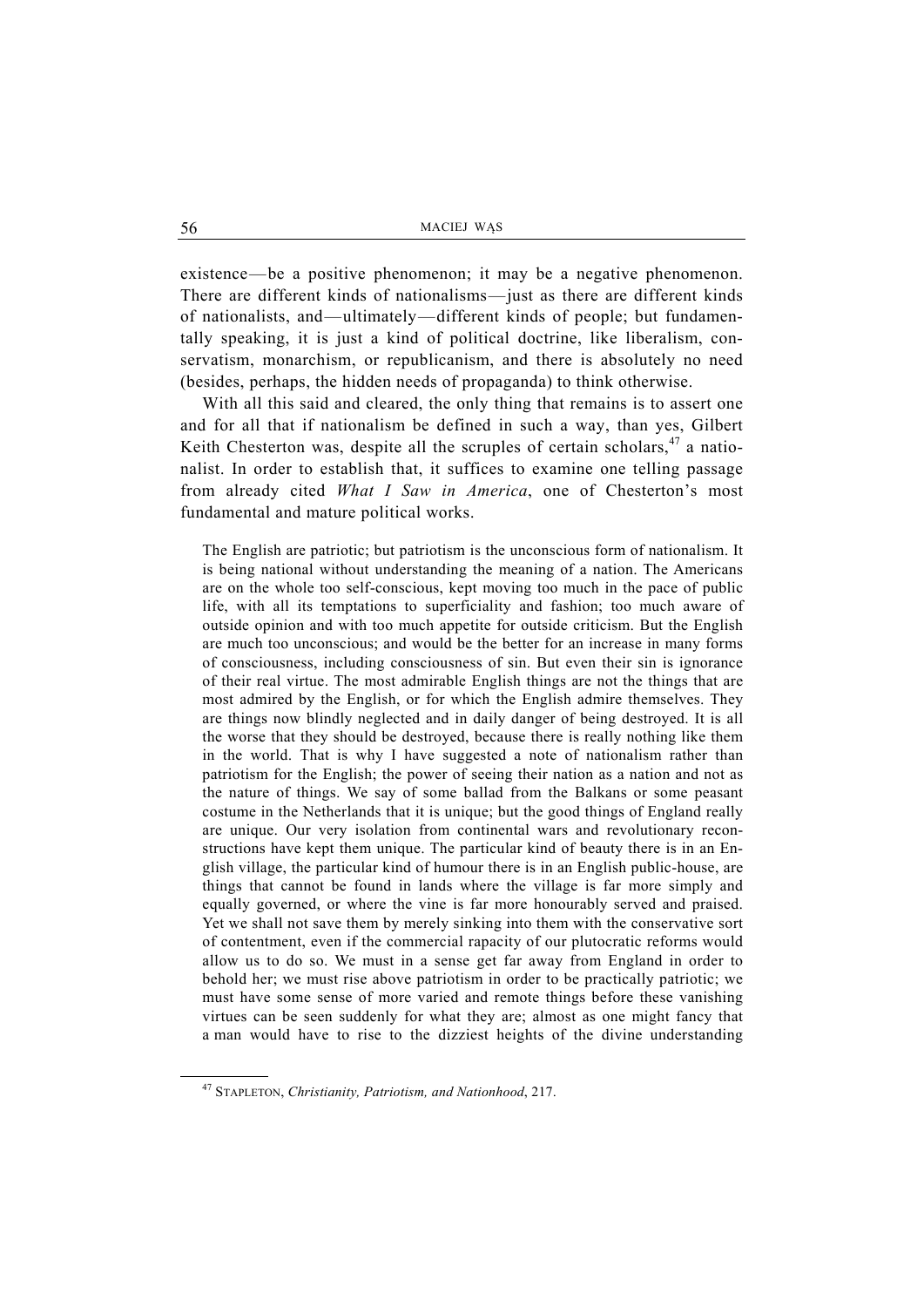before he saw, as from a peak far above a whirlpool, how precious is his perishing soul. $48$ 

It is a lengthy passage, and quite a communicative one, which does not therefore—require too much of a commentary; nationalism is seen as an attitude more positive even than patriotism. Now, every serious Chestertonian scholar admits that Chesterton was "passionately patriotic"<sup>49</sup>; and if an ardent patriot declares that patriotism is merely "an unconscious form of nationalism," it is impossible not to call him a nationalist.

Now, Chesterton's nationalism—by accident or not—corresponds exactly to what has been called here the personalist concept of social life. Obviously, it is impossible to trace in Chesterton's writing any direct and simple reference to the philosophical concept of individuality and personality as such; however, there are two things that can justify this line of reflexion. Firstly, then, Chesterton was a Thomist.<sup>50</sup> He most certainly read *Summa Theologica*<sup>51</sup>; and he most certainly accepted, though in a very general and, so to speak, "pre-academic" manner, the doctrine of human being as a composite of body and soul.<sup>52</sup> Secondly, there operates, in the realm of ideas and not only, the principle of sufficient reason; and if Chesterton indeed constructed his notion of nation on a personalist basis (as he did, what shall become visible in a moment), it can be asserted, as well, that he grasped and accepted the idea that serves as its sufficient reason—to wit: the differentiation of individuality and personality—though, as it has just been indicated, in a masked (virtual) and pre-academic manner.

What is, then, for Chesterton, a nation?

Nation, for Chesterton, has basically two dimensions, which he renders in his own, most individual style To establish their nature, it is necessary to examine two quotes, fundamental for the proper understanding of the question. Firstly, then, the quote from *The New Jerusalem,* in which nation finds its most characteristic definition:

It is the vice of any patriotism or religion depending on race that the individual is himself the thing to be worshipped; the individual is his own ideal, and even his own idol. This fancy was fatal to the Germans; it is fatal to the Anglo-Saxons, whenever any of them forswear the glorious name of Englishmen and Americans

<sup>&</sup>lt;sup>48</sup> CHESTERTON, *What I Saw in America*, 282–283.<br><sup>49</sup> ODDIE, *Chesterton and the Romance of Orthodoxy*, 212.<br><sup>50</sup> KENNER, *Paradox in Chesterton*, 5–6.<br><sup>51</sup> ODDIE, *Chesterton and the Romance of Orthodoxy*, 342.<br><sup>52</sup> WA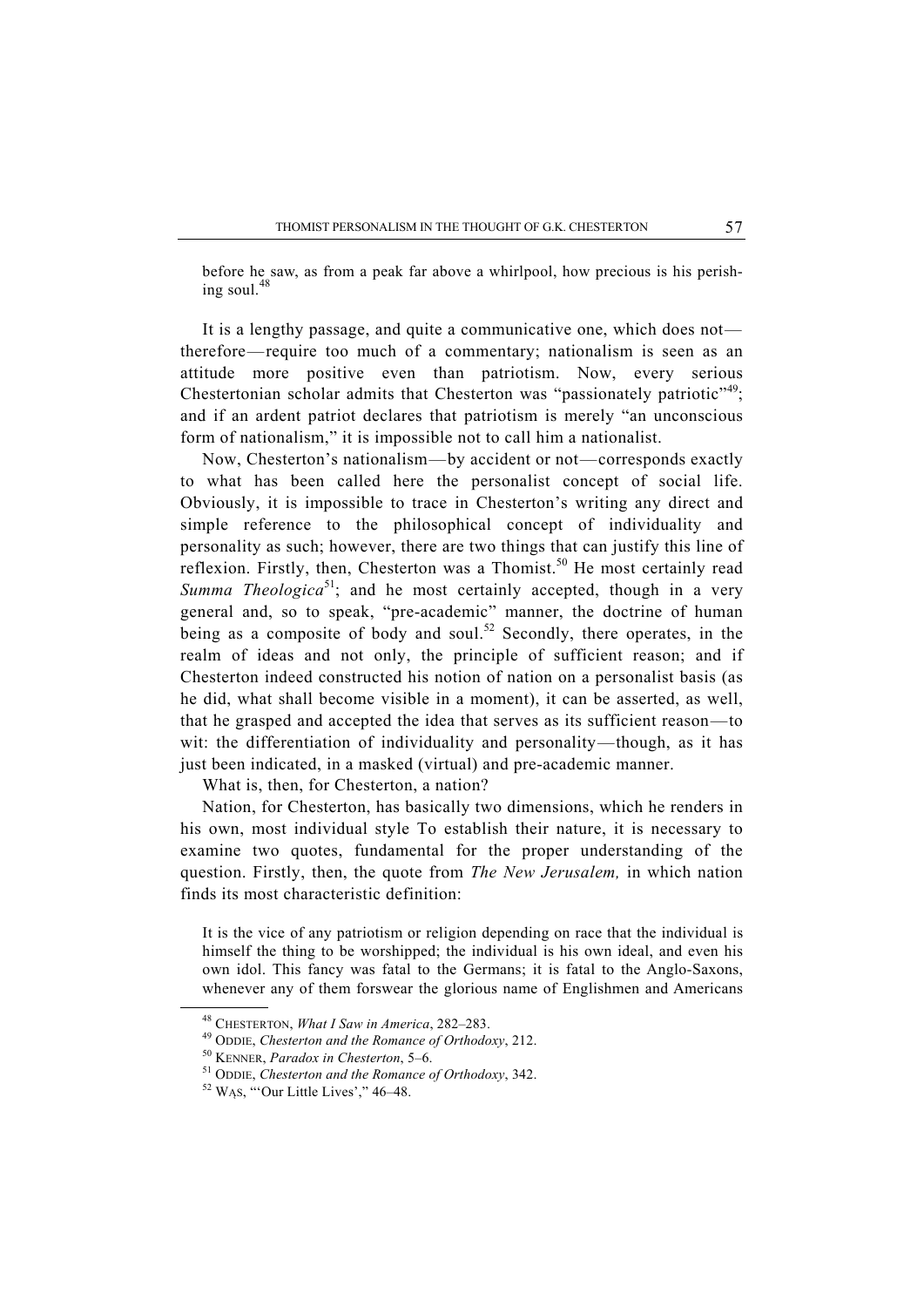to fall into that forlorn description. This is not so when the nation is felt as a noble abstraction, of which the individual is proud in the abstract. A Frenchman is proud of France, and therefore may think himself unworthy of France. But a German is proud of being a German; and he cannot be too unworthy to be a German when he is a German. In short, mere family pride flatters every member of the family; it produced the arrogance of the Germans, and it is capable of producing a much subtler kind of arrogance in the Jews. From this particular sort of self-deception the more savage man of the desert is free. If he is not considering somebody as a Moslem, he will consider him as a man. At the price of something like barbarism, he has at least been saved from ethnology.<sup>53</sup>

Nation, therefore, is a "noble abstraction"; so far so good. But what does this phrase ultimately mean? Well, abstraction is, according to the *Philosophical Dictionary-Guide* already cited here, "a specific action of the intellect, consisting in separating and keeping a certain quality of a thing, on the basis of which intellect forms its cognitive image vel notion (an abstract)."54 This action, intellectual action, does not pertain to the domain of senses, so—to the domain of the body.55 It is a Thomist definition; but as Chesterton was a Thomist, he was definitely aware of the role the word "abstraction" plays in this philosophy. Therefore, the conclusion is only too obvious; and all that Chesterton seems to have wanted to say in this passage, can be reduced to one single thing: nation is not a work of the material dimension of man. It is the work of spirit.

Spirit, or—perhaps—"reason and moral strength (what the Ancients called 'virtue')"? This Maritainian interpretation of the passage finds additional evidence in a passage from *The Crimes of England* (1915), in which Chesterton describes the nature of the French nation by saying that "Frenchman is the artist, always painting and repainting France like a house."56 This metaphor, so characteristically Chestertonian, signifies nothing else than moral effort and conscious action; precisely the same thing that Maritain renders by the term of "moral strength." Nation, therefore, is indeed a fruit of spirit, not matter; a result and creation of the faculties of the soul, not the body, with all its instincts and the delicate yet limited universe of blood and organs.

 <sup>53</sup> Gilbert Keith CHESTERTON, *The New Jerusalem* (United States: Watchmaker Publishing,

<sup>2010), 24. 54</sup> *<sup>S</sup>łownik-przewodnik filozoficzny*, s.v. "abstrakcja": "specyficzna czynność intelektu, polegająca na oddzielaniu i zatrzymywaniu jakiejś właściwości z rzeczy, na podstawie której intelekt formuje jej poznawczy obraz, czyli pojęcie (abstrakt)."<br><sup>55</sup> GILSON, *History of Christian Philosophy in the Middle Ages*, 378.<br><sup>56</sup> Gilbert Keith, CHESTERTON, *The Crimes of England* (Teddington: The Echo Library, 2006),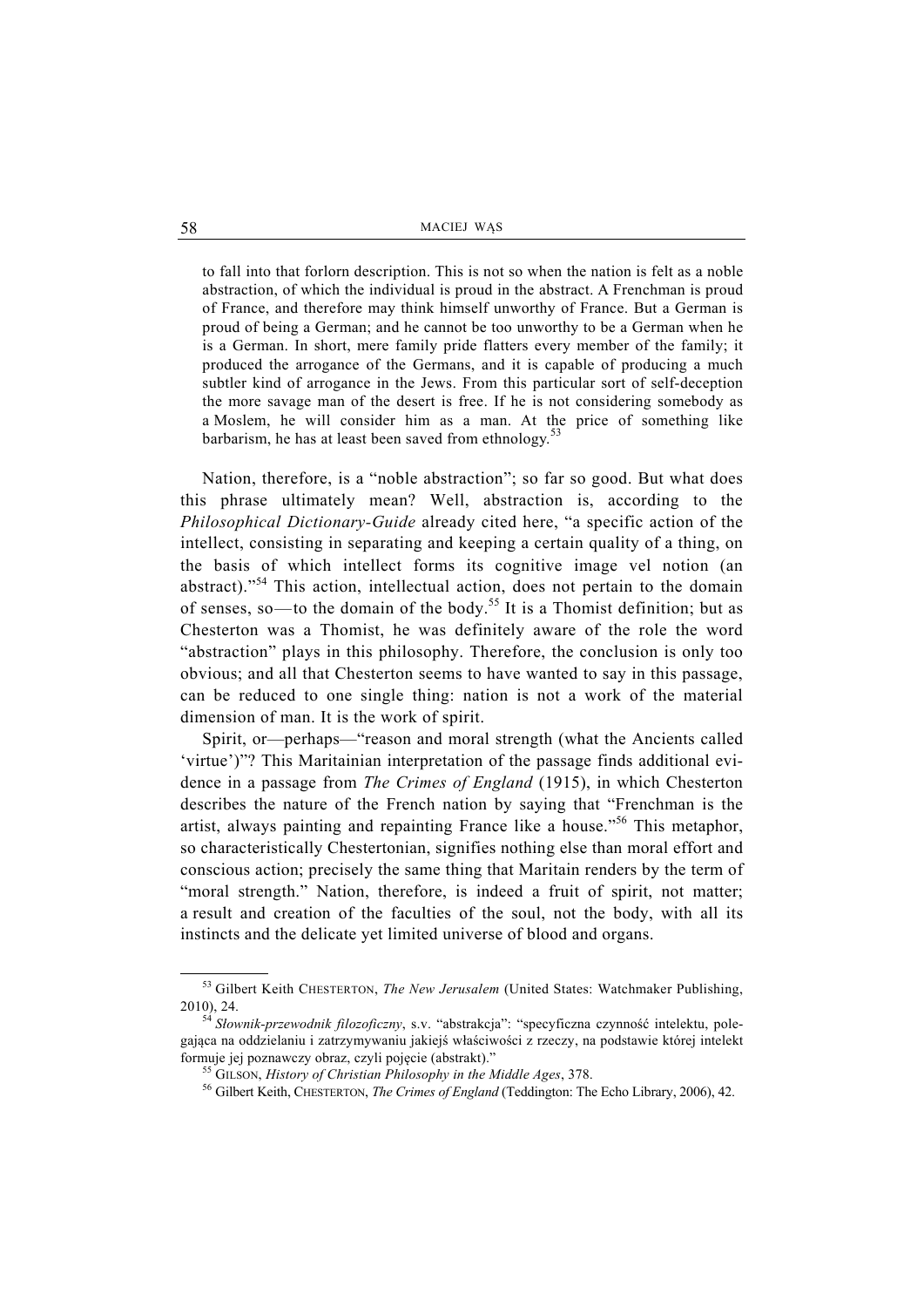Not material? The case is not as simple as that. It is to be noted that when Chesterton wrote about nations and national matters, especially his own nation and her own matters, he frequently referred precisely to material things. Some of these we already saw; English pubs. However, it is a much larger motive, and accompanies Chesterton's political thought from the very beginning. Thus, for example, in his very early essay, "The Patriotic Idea" (1904)*,* Chesterton, while condemning the overly abstract (sic!) character of imperialism, writes that

[T]he perfectly legitimate sentiment which leads a man to support, on political grounds, a huge cosmopolitan confederation has about as much resemblance to the passion which has made men sing and die for a strip of land as an admiration for the architecture of Normandy has to the hunger in the heart of Romeo.<sup>57</sup>

And next, slightly further:

Tolstoyanism, then, with all its earnestness, with all its honourable lucidity, we find, from our point of view, to ba a frigid and arbitrary fancy, incomparable in its moral value to that intensity which has bound living men to an actual and ancient soil.<sup>58</sup>

And here we behold, precisely, the crux of the question; "the soil." Obviously, it is not only the soil as such; it is a metonymy, serving to represent the totality of the material character of a given country. And indeed, Chesterton would frequently return to this question, and include it in his political analyses. He did it, for instance, in his excellent literary biography of William Cobbett (1763-1835), an English radical journalist and politician, with the whole book being one of Chesterton's most magnificent political manifestos. In it, he remarks:

He [Cobbett] had a great power of sketching a landscape in simple words; and somehow such a twilight of grey and silver remains long in the reader's memory. At the end of a small yard he saw a girl with dark hair scouring out some pots and pans. He looked at her again and saw she was very beautiful. Then he said with a sort of fatal finality: 'That's the girl for me.' And indeed she was the wife who was with him when he died fifty years afterwards, on those Surrey hills that were his home.<sup>59</sup>

 <sup>57</sup> Gilbert Keith CHESTERTON, "The Patriotic Idea," in *England: A Nation Being the Papers of the Patriots' Club*, ed. Lucian Oldershaw (London and Edinburgh: R. Brimley Johnson, 1904),  $14-15.$ <sup>58</sup> Ibid., 18.

<sup>59</sup> Gilbert Keith CHESTERTON, *William Cobbett* (Norfolk, VA: IHS Press, 2011), 18.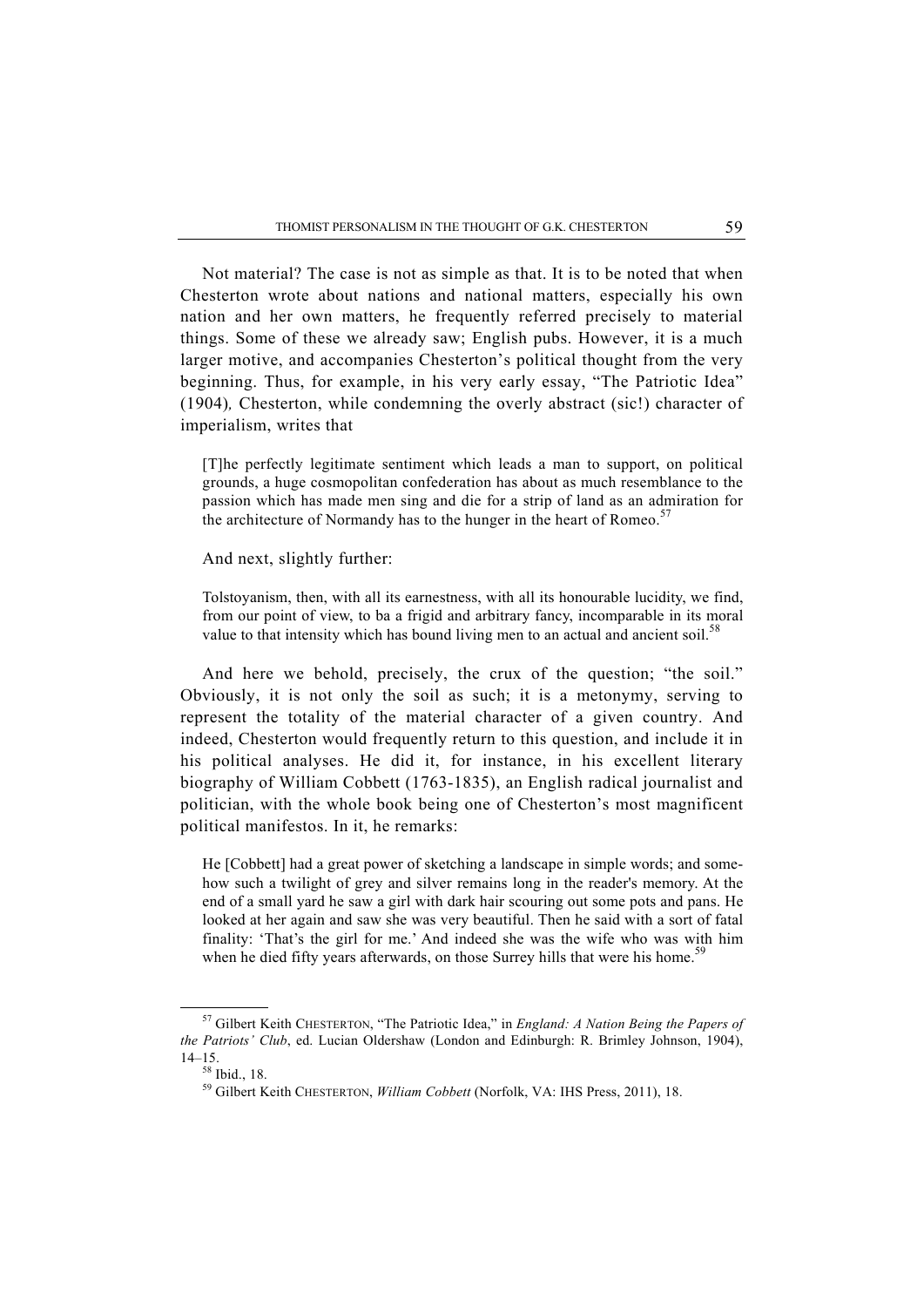It is a subtle passage; it does not have a *direct* relationship to the problem. Yet it is also definitely the same *theme*, consisting in a sort of sensual fascination with one's native land; which clearly demonstrates that Chesterton acknowledged one crucial fact; that nations proceed not only from spirit—but also from matter; not only soul, but also—body.

Of course, it is possible to raise at least one objection, and say that the passages cited above still deal with love; and love is—according to Thomist philosophy—a spiritual phenomenon. It might, in this case at least, be *grounded* in the senses; but it does not mean that it is strictly sensual; therefore, a conclusion that Chesterton recognizes the role of individuality in the genesis of social life is stretched.

It is a reasonable objection; however, there is an answer to it. Individuality, as we have seen, is the mode of being begotten by matter, and therefore marked by all the essential traits of material natures; most strongly perishability, and the consequent desire for self-preservation. Now, could there be any more basic bodily need than hunger? Is anything more "individual," so to speak, in the human being than the desire to eat and sustain its material functions? Love of the native land, which Chesterton talks about, is by no means of a purely aesthetic nature. It is very practical; and its "practicality" can be seen in the same *William Cobbett* quoted above. To wit, Chesterton writes in this book that for Cobbett

even more than for Nelson, and in another sense, there was something united and almost interchangeable in the three terms of England, home, and beauty. But his was no mere landscape-painter's but a land-owner's and a land-worker's love; and he pored more and more intently over the practice and detail of the farming he had known in boyhood. $60$ 

It is a direct reference, thus, to agriculture. And is there, ultimately, any other purpose of agriculture, than producing food—and sustaining man's bodily life? Indeed, the theme is by no means accidental; and in "The Patriotic Idea," Chesterton—the young Chesterton—asserts precisely the same thing; directly connecting the love of the Motherland with the necessity for the English nation to "colonize" their country once more which means nothing else than reestablishing in the English land its agricultural communities.<sup>61</sup> People love their native land not only because it is beautiful; because it is the beauty that formed them and gave them a frame

 <sup>60</sup> Ibid., 29.

<sup>61</sup> CHESTERTON, "The Patriotic Idea," 41.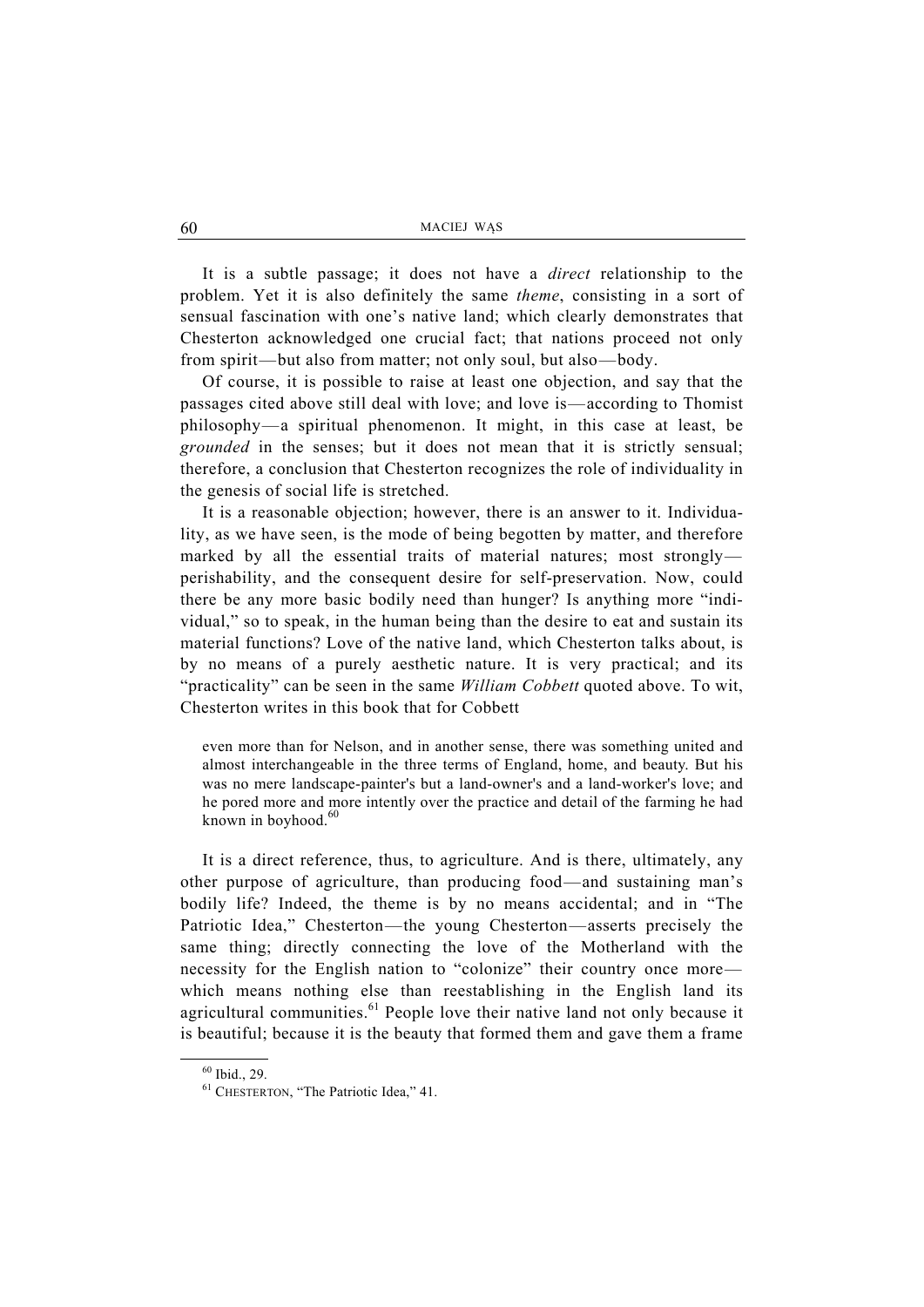of reference for the rest of their lives. But also, because this land *feeds*; because it allows different people to survive and develop. Because, in other words, it secures them in their individual being.

And nation is, simply, so to speak a community of this peculiar, "economic" love of land. Not solely, of course; it is this community on the one hand—on the other, it is—as we have said—a fruit of the spiritual acts of the soul, of conscious cooperation and intellectual agreement. However, these two perspectives are not contradictory, not separate, but form a one coherent whole, covering different aspects of the being in question. There is—in national life—the material dimension, and the spiritual dimension, and these two dimensions of one reality cannot be properly understood without one another.

It seems obvious, therefore, that Chesterton operates precisely withing the same general framework, the framework of the most basic "intellectual essentials," that animated and stabilized the personalist reflexions of Jacques Maritain. Of course, it is not the question of the *identity* of thought or vocabulary. Chesterton, in his journalistic register of discourse, does not distinguish between "society" and "community," does not explain their nature—he even does not explain precisely *how* these two "poles" of national being are related and function. But he clearly asserts that national being *has* these two poles; that both are necessary; and, thus, seems to suggest that maintaining national health depends of keeping in this matter a proper equilibrium.

What is the nature of this equilibrium? As it might be suspected, it corresponds—in the same, very general yet very real manner—to the Maritainian notion of common good. In order to examine the problem properly however, it is necessary to move to yet another field of interest; and consider Chesterton's economic philosophy, know under the name of distributism. Which this paper is going to do presently.

## 5. FOR ALL THE HOUSE IS A STAGE

To begin with, let us define the notion. What is, then, distributism?

According to the definition provided by William E. Fahey in his popularizing text about the subject (borrowed from a little book written by Hilaire Belloc (1870–1953), a prolific distributist writer and Chesterton's friend, entitled *Economics for Helen*), distrubitism is "a state of society in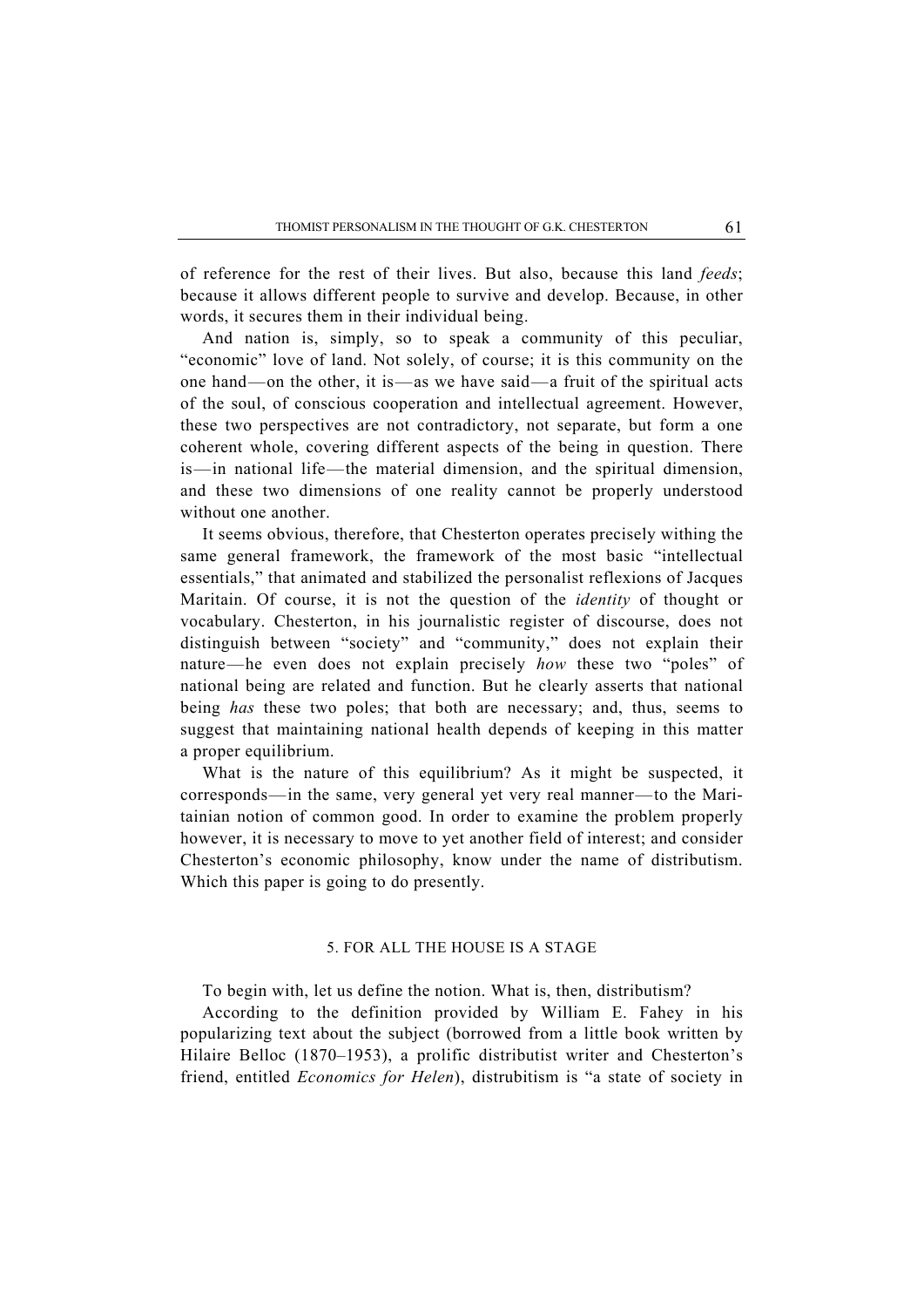which families composing it are, in a determining number, owners of the land and the means of production as well as themselves the agents of production (that is, people who by their human energy produce wealth with the means of production)."62 Or, in another sense, it is the *political idea and movement,* aimed at creating or maintaining this precise state of society.

Now, practically speaking, it is very simple; such a state of society is simply a state in which the majority of a given country's economy rests in the hands of private owners, and is divided into portions that enable a personal control over one's wealth—and personal responsibility for its usage.

Was Chesterton a distributist? Emphatically yes; it has already been confirmed by the quote from the text of Russell Sparks, and does not need more evidence. Also, we do not need to present the matter more thoroughly, nor explain it in greater detail. It is not important for this text to analyze *how*  Chesterton proposed to maintain (or, as a fact, establish $^{63}$ ) the distributist system in England of the early 20<sup>th</sup> century; what *is* important here, however, is understanding *why* he desired to do it. Through this analysis it shall be possible for us to comprehend his vision of the "social equilibrium," mentioned in the previous section.

There can be many answers to that; but, for the purpose of succinctness, here only two shall be mentioned (and obviously, very briefly). Firstly, then, Chesterton's motivations were of economic, or—as it would probably be said today—"social" character; what he strived for was to guarantee people material stability.

According to Hilaire Belloc's masterpiece, *The Servile State* (1912), the book absolutely fundamental for distributist movement,<sup>64</sup> the general goal of any distributist reform would be to "provide" people "*sufficiency* and *security*" in the social system.<sup>65</sup> One of the most striking expressions of that to be fund in Chesterton's own works comes from his set of travel essays entitled *Irish Impressions,* and published in 1919; in this book, Chesterton writes:

I was moving in a hired motor down a road in the North-West, towards the middle of that rainy autumn. I was not moving very fast; because the progress was slowed down to a solemn procession by crowds of families with their cattle and live stock going to the market beyond; which things also are an allegory. But what struck my mind and stuck in it was this: that all down one side of the road, as far as we went,

 <sup>62</sup> William E. FAHEY, "Towards a Description of Distributism," in *The Hound of Distributism*, 13. 63 SPARKS, *Chesterton as Economist*, 37. 64 Ibid., 37.

<sup>65</sup> Hilaire BELLOC, *The Servile State* (Indianapolis: Liberty Fund, 1977), 41.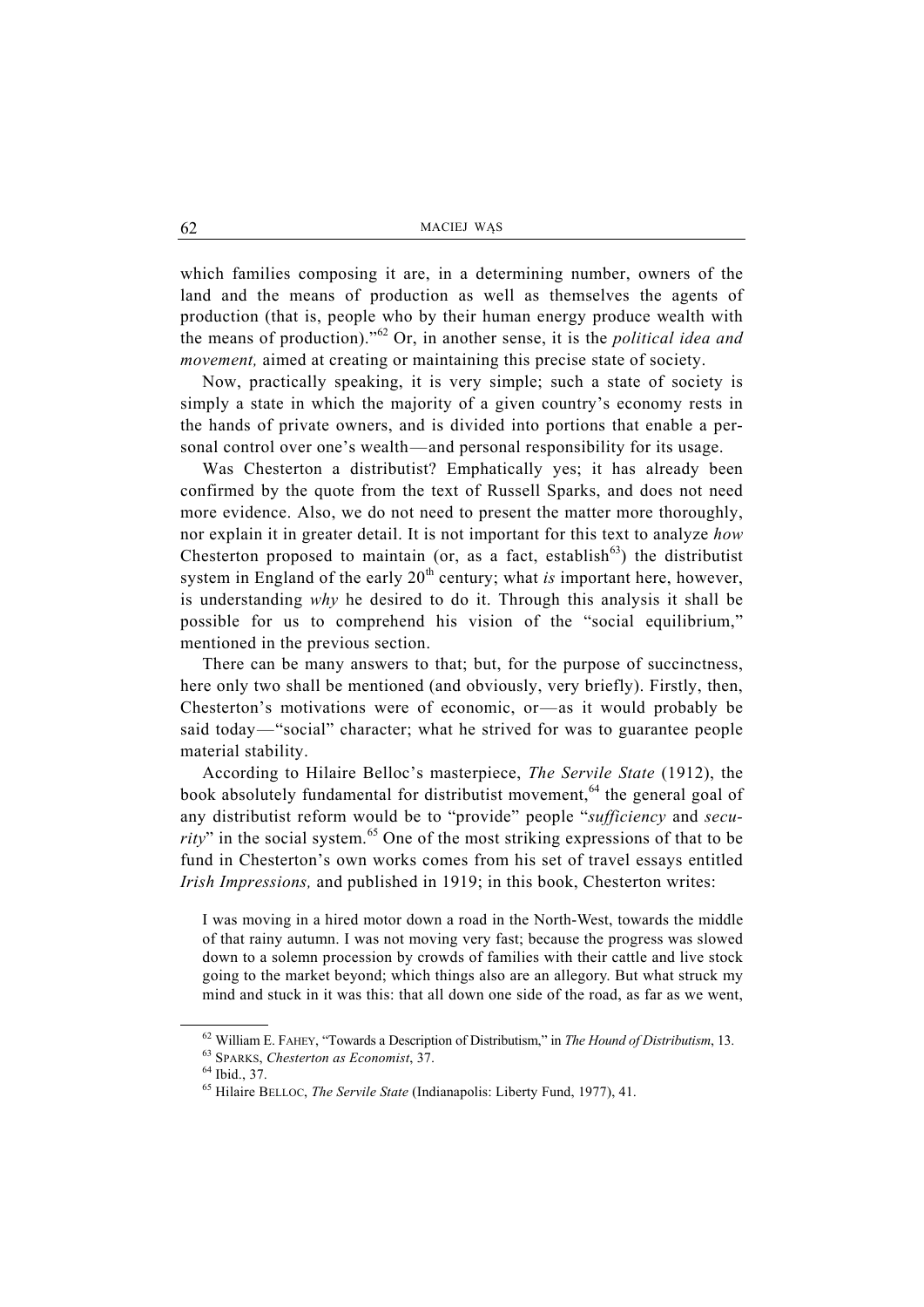the harvest was gathered in neatly and safely; and all down the other side of the road it was rotting in the rain. Now the side where it was safe was a string of small plots worked by peasant proprietors, as petty by our standards as a row of the cheapest villas. The land on which all the harvest was wasted was the land of a large modern estate. I asked why the landlord was later with his harvesting than the peasants; and I was told rather vaguely that there had been strikes and similar labour troubles. I did not go into the rights of the matter; but the point here is that, whatever they were, the moral is the same. You may curse the cruel Capitalist landlord or you may rave at the ruffianly Bolshevist strikers; but you must admit that between them they had produced a stoppage, which the peasant proprietorship a few yards off did not produce. […] Europe may seem to be rent from end to end by the blast of a Bolshevist trumpet, sundering the bourgeois from the proletarian; but the peasant across the road is neither a bourgeois nor a proletarian. England may seem to be rent by an irreconcilable rivalry between Capital and Labour; but the peasant across the road is both a capitalist and a labourer. He is several other curious things; including the man who got his crops in first; who was literally first in the field. On the left side of the road the big machine had stopped working, *because* it was a big machine. The small men were still working, because they were not machines. Such were the strange relations of the two things, that the stars in their courses fought against Capitalism; that the very clouds rolling over that rocky valley warred for its pigmies against its giants. The rain falls alike on the just and the unjust; yet here it had not fallen alike on the rich and poor, It had fallen to the destruction of the rich.<sup>6</sup>

Now, this rather lengthy passage tells everything there is to tell upon the problem; "healthy division of property" (to use another of Belloc's expressions), such as the one present in an Irish village, with the totality of the land divided among private farmers, each of whom is privately responsible for the usage of his own property, *in the longer perspective* is more economically more efficient, more stable, guarantees security against crises and social turmoil, ensures both rapidity and stable continuity of production. Distributist system, being a flat contradiction of capitalism and socialism alike $^{67}$  (with both of these doctrines being the ideologies of "the big machine") did not—at least not in its own principles—grow out of mere sentiments for the romanticised past or the rural *Merry England* from before the Industrial Revolution; it grew out of serious economic considerations about the nature of social economy, and the desire to—*materially—*secure the lives of English people.

<sup>&</sup>lt;sup>66</sup> Gilbert Keith CHESTERTON, *Irish Impressions* (Alcaster: Read Books, 2012), 21–22.<br><sup>67</sup> Dale AHLQUIST, "What's Wrong with the World (And How to Fix It), in *The Hound of Distributism*, 2.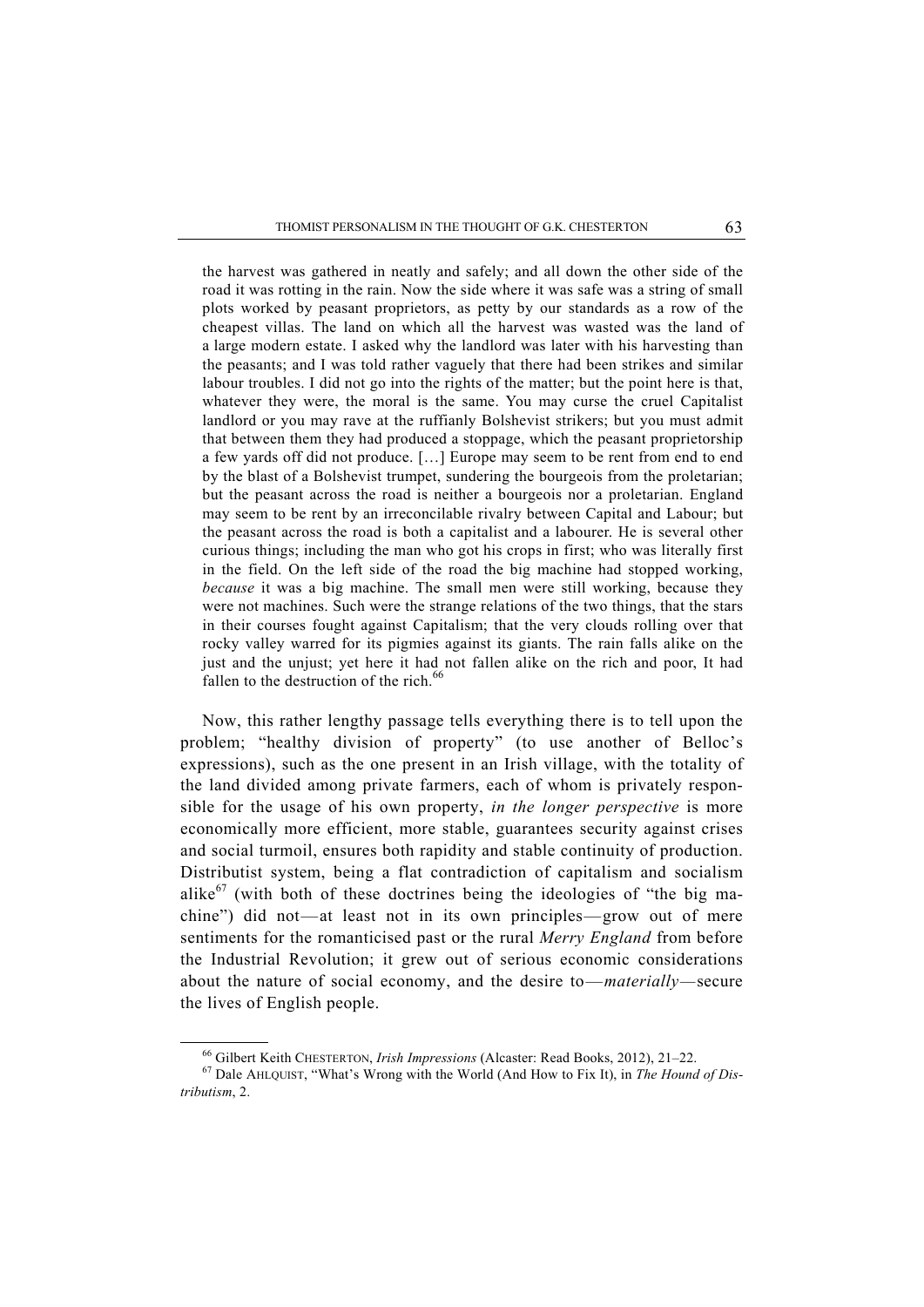To provide some additional backing for this judgement it might be said that the choice of the concrete example which Chesterton explained his thesis on in this passage, is not at all accidental; for the "restoration of agriculture" was—as it has already been suggested in connection with the idea of "colonizing" England—one of his major *idées fixes*. Now, Chesterton lived and worked in a period marked, as a Polish historian of England, Henryk Zinst, attest to it, by the effects of the severe agrarian crisis from the end of the  $19<sup>th</sup>$  century that basically ruined English agricultural production (while the industrial production was gradually increasing), because of the imported foreign grain, both better in quality and cheaper in price, which covered the major part of English market at the time and gradually pushed the domestic produce almost completely out of commercial circulation.<sup>68</sup> Now, Chesterton saw this state of things as a complete disaster; and thus, in his fundamental distributist work, *The Outline of Sanity* (1925) he passionately urged for immediate "agricultural reconstruction"69 of his country.

But, then, again we might ask—why? In the same work, Chesterton states the reason for his views on the subject, indeed, very succinctly—and very precisely; when rebutting the arguments of his adversaries, he says about them that

They were quite sure that their economic rules were rigid, that their political theory was right, that their commerce was beneficent, that their parliaments were popular, that their press was enlightened, that their science was humane. In this confidence they committed their people to certain new and enormous experiments; to making their own independent nation an eternal debtor to a few rich men; to piling up private property in heaps on the faith of financiers; to covering their land with iron and stone and stripping it of grass and grain; to driving food out of their own country in the hope of buying it back again from the ends of the earth; […] and all hanging on a thread of alien trade which grew thinner and thinner.<sup>70</sup>

Now, it is enough only to combine this citation with what has been said above, and the explanation becomes obvious; the fundamental motivation for the plan of "agricultural reconstruction" was very simple indeed; and it was—to secure English people materially, in the most basic manner possible: as to food supplies.

However, does all this exhaust the matter?

 <sup>68</sup> Henryk ZINST, *Historia Anglii* (Wrocław, Warszawa, Kraków: Zakład Narodowy im. Osso-

lińskich Wydawnictwo, 2001), 319.<br><sup>69</sup> Gilbert Keith CHESTERTON, *The Outline of Sanity* (Rookhope: Aziloth Books, 2011), 75.<br><sup>70</sup> Ibid., 30–31.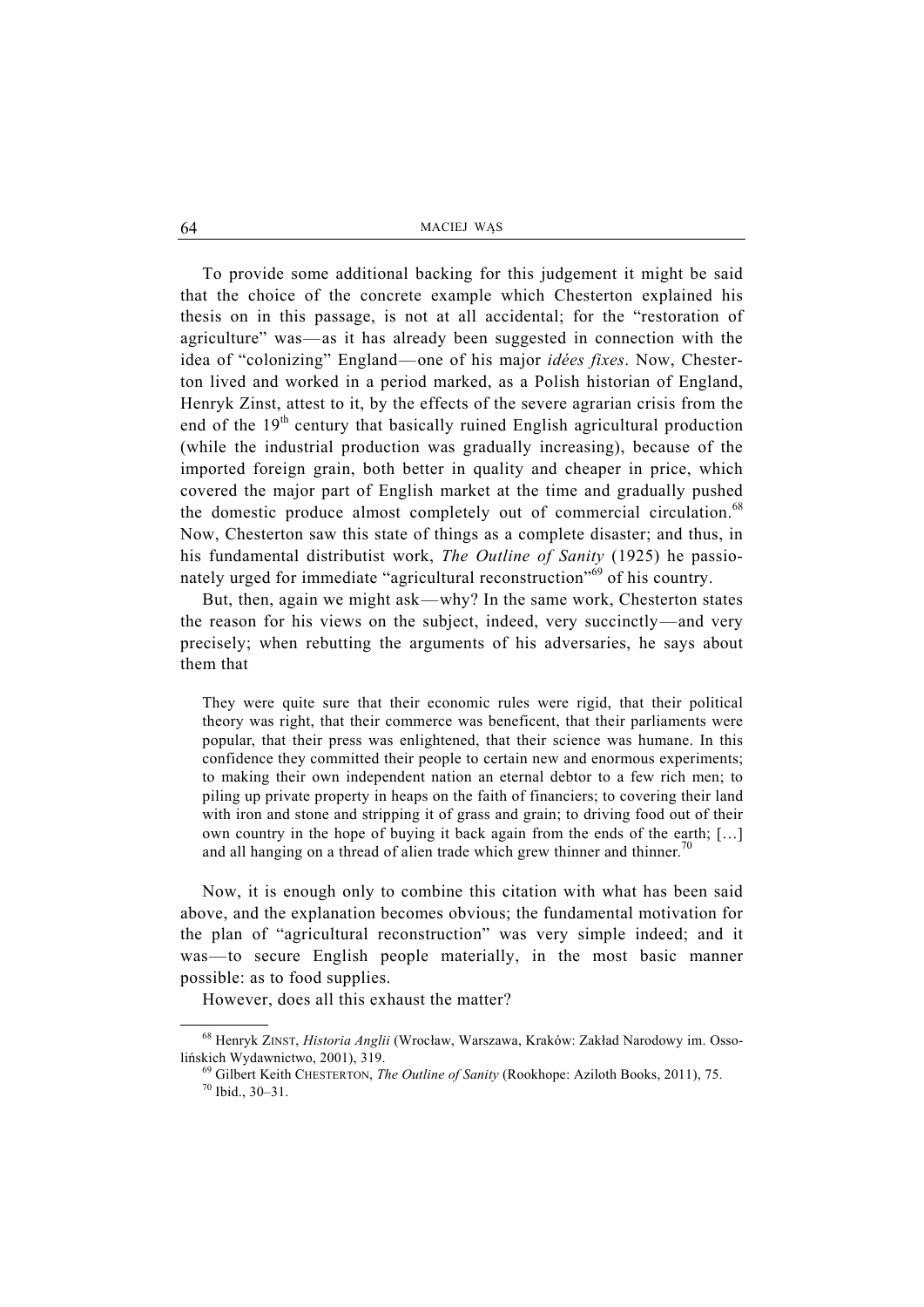Emphatically—no. And to prove it, all an inquirer has to do is to examine one more passage from the same *Irish Impressions* (containing very many such illuminating remarks; which only contributes to the topic as to what is, in Chesterton's case, center and what periphery). In the aforesaid passage, Chesterton—while making some general remarks about the social and economic conditions of the world of his time—discusses the social character and aim of the contemporary social protests, and comments that

the only object of striking is liberty; and the only object of liberty is life: a thing wholly spiritual. It is economic liberty that should be dismissed as these people dismiss theology. We only get it, to forget it. It is right that men should have houses, right that they should have land, right that they should have laws to protect the land; but all these things are only machinery to make leisure for the labouring soul. The house is only a stage set up by stage carpenters for the acting of what Mr. J. B. Yeats has called "the drama of the home." All the most dramatic things happen at home, from being born to being dead. What a man thinks about these things is his life; and to substitute for them a bustle of electioneering and legislation is to wander about among screens and pulleys on the wrong side of pasteboard scenery; and never to act the play. And that play is always a miracle play; and the name of its hero is Everyman.

Now (and again), this passage is so self-evidently clear, that it hardly needs any commentary; social organization is but a "machinery to make leisure for labouring soul"; in other words: to provide people with "liberty." With the object of this liberty being what Chesterton calls "life: a thing wholly spiritual." Now, obviously, "spiritual" here is by no means an accidental term, especially that it is accompanied by several other terms of the same register (like "soul" and "miracle") that together with it form quite a decent "textual dominant"; and it clearly signifies a sphere of existence transcending the totality of material affairs, which is especially underlined by the reference to life and death. What Chesterton, thus, has in mind here, are not just the ordinary day-to-day affairs, the necessary trifles human beings have to care for in order to sustain their bodily functions—but something much more profound.

What exactly? It is, for obvious reasons, difficult to establish. Perhaps, after a careful research, it would be discovered, at least with a certain degree of probability, that it is indeed something identical or very similar to the Maritainian "superexistence of intellection and love"; perhaps the word "play" serves here as a sort of hint, especially that Thomas Aquinas in

 <sup>71</sup> CHESTERTON, *Irish Impressions*, 141–142.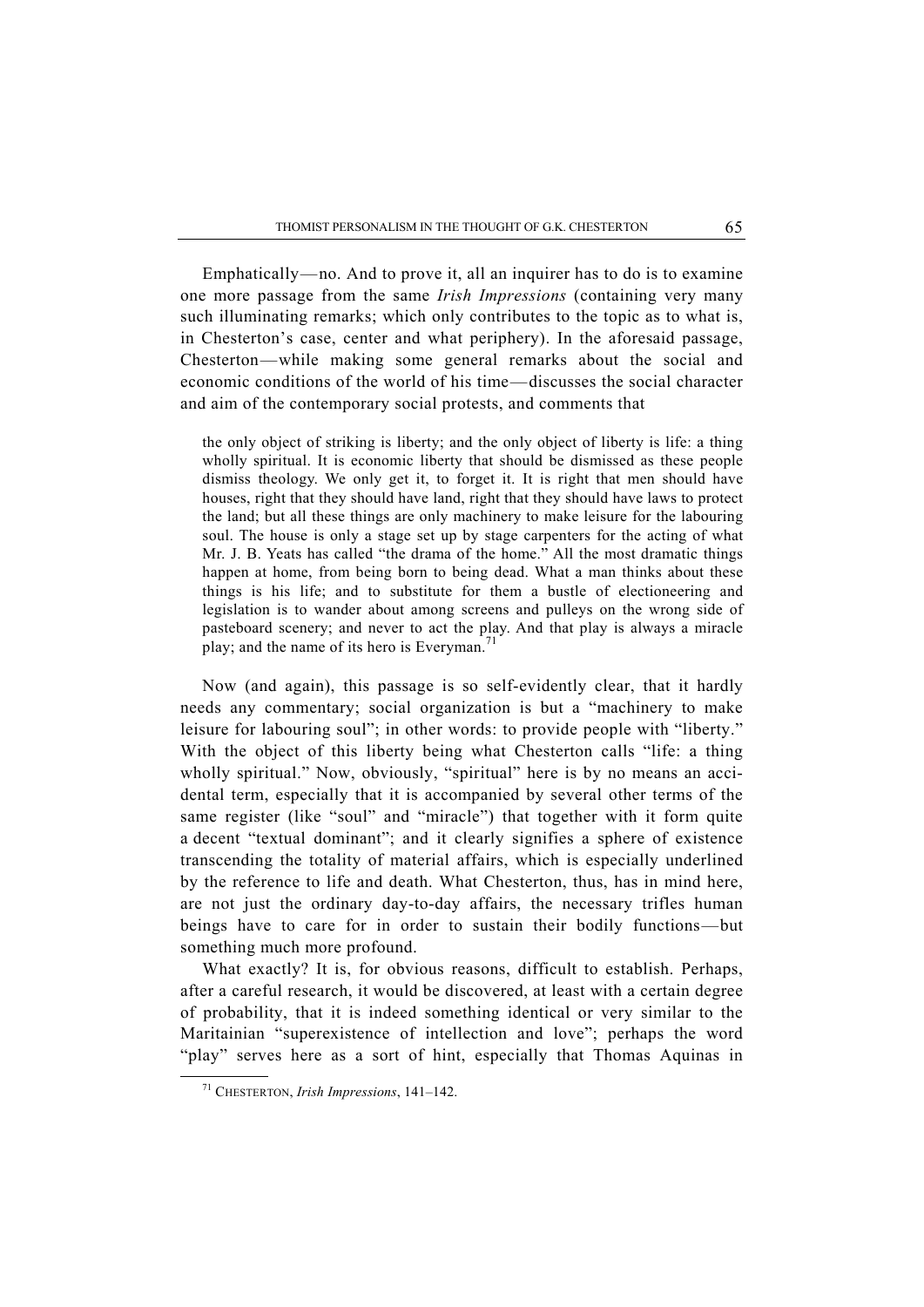describing contemplation employed a strikingly similar metaphor.<sup>72</sup> Perhaps (and it would certainly seem so), "liberty" Chesterton writes about is not a simple liberty of choice, but this deeper "liberty of spontaneity," that plays so important a role in Maritain's system. Or, perhaps, it is just a coincidence; however it might be, one thing seems to remain quite clear, at least; and this other dimension of life might be called "personal," in the most precise Thomist sense. And that to this aspect of life, to the life of the person as person, distinct from the material needs of individuality, society has no access; it cannot provide it; it cannot modify it; all it can do is to set up "a stage" for it to develop on its own and according to its own nature. Or, in other words, furnish people with *material conditions,* preparatory for the advent of this higher good.

And this, precisely, is the Maritainian notion of common good. Just as in the case of the nature of social life, it is not an identity; it is not the direct similarity; but it is a deeper convergence as to the most vital intellectual sources of the matter; that, perhaps, means much more than thousands of more superficial points of agreement.

There remains very little to add; perhaps nothing. Perhaps all that remains is to quote the telling words of William Oddie, in which he observes the actuality of Chesterton's thought, saying that "Chesterton's idea on monopoly, on marriage and family, on eugenics, above all on the dignity of human person  $[\dots]$  were all directly pertinent to modern Catholic teaching."<sup>73</sup> Indeed, "above all the dignity of the person"; for Chesterton was a personalist thinker. And even though, because of his professional responsibilities, and perhaps of the type of his character also, he never raised to the level of discourse accessible to Jacques Maritain, this analogy definitely *is not* of an accidental nature.

And if so, Chesterton has still very many things to say.

### CLOSING REMARKS

Thus, the present analysis has come to a close; obviously, it is out of sheer necessity much too general and narrow to be called "comprehensive." However, it seems to be—potentially at least—of a certain use; and this "certain use" is what this the nature of which last section will attempt to establish.

 <sup>72</sup> Josef PIEPER, *Leisure as the Basis of Culture (Including The Philosophical Act)*, trans. Alexander Dru (San Francisco: Ignatius Press, 2009), 34. 73 ODDIE, *Chesterton and the Romance*, 378.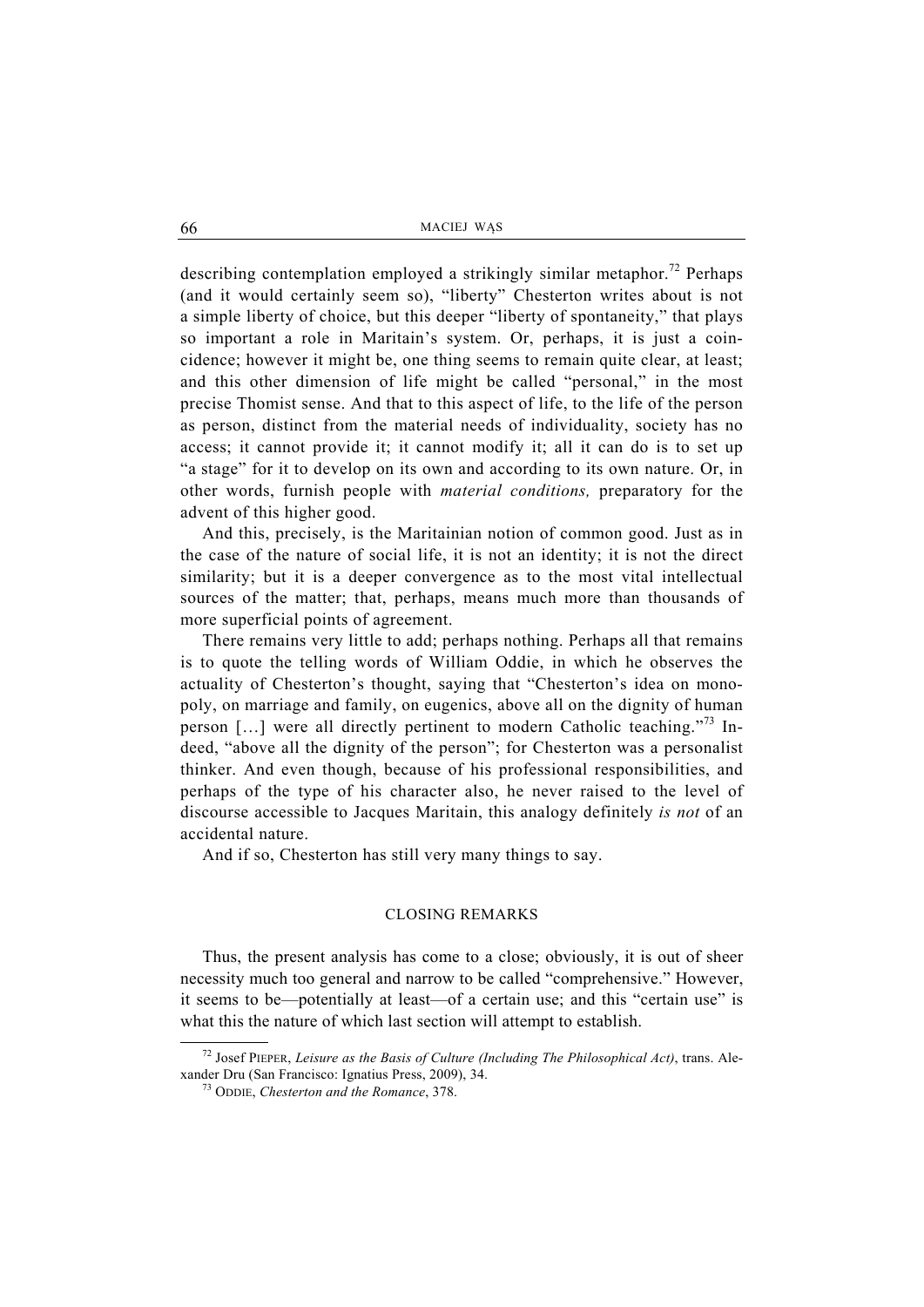For even if we do accept the conclusion that Gilbert Keith Chesterton was a personalist thinker (which is most advisable), what good will come of it?

Firstly, there is a cognitive, or—better say—intellectual good. Cardinal John Henry Newman, in a truly classical manner, reminded his readers (*Idea of a University*) that knowledge is its own reward; and it is difficult to find a deeper and more profound statement indeed; or, anyhow, a statement more characteristic (though less and less so) for the civilization of the West. Now, discovering that Chesterton was a personalist thinker opens an avenue for a new way of research and, probably, a thorough reinterpretation of his heritage. And if knowledge is its own reward, this piece of knowledge shall be its own reward also; and how.

Secondly, there is the political good. Chesterton's political works, numerous and voluminous, have always been subjected to a significant number of misunderstandings and crooked interpretations, some resulting from mere ignorance, some from plain ill-will. Uncovering their personalist character might help to clear them from all the false accusations and reveal their true essence and character, which—in this paradoxical age of ours—might contribute greatly to the public life of the West.

Thirdly—and lastly—there is what might be called the social good; and it is the good of personalism as such. Now, personalism is a complex philosophical doctrine, a fruit of high intellectualism of the universities; and although Jacques Maritain was a masterful writer, it might be doubted whether his books are ever going to be widely read. Chesterton's books, on the other hand, were once widely read—and begin to be widely read again. Had thus Chesterton (or GKC, as the enthusiasts of his work call him around the world) been a personalist, he might provide personalism with a bridge that could help it cross the abyss that separates (and with time, as it seems, more and more decidedly) academic life from the mainstream of public debate. His works are, so to speak, "philosophy incarnated"; they are ripe with intellectual reflexion, but they also distribute it in a way suited for the needs of popular reader and ordinary social debate.

In the context of Polish intellectual life there is yet another special point we have to make, being—so to speak—an "inversion" of the first one. It has just been said that this study might allow the academia to know Chesterton better, which is its own reward; however, it does not seem completely unreasonable to suggest that in the process of such a comparative analysis, it is only the main object that is known better—but also this which serves as the point of departure; and that analyzing Chesterton's thought and work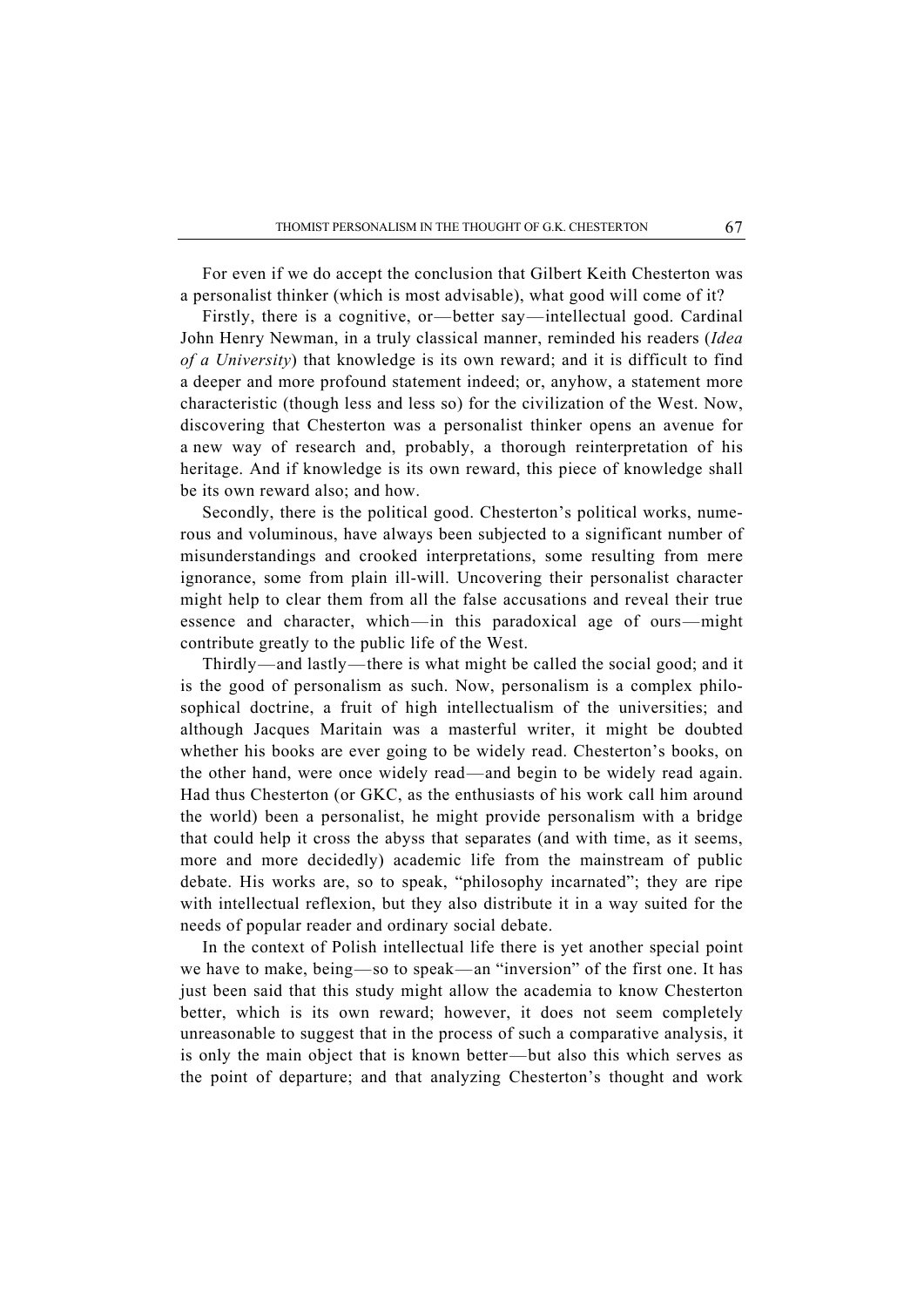"through" the ideas conceived by other thinkers might prove beneficial for the understanding of these very ideas that serve us as our "intellectual lens" as well. Now, one might wonder what would happen if the same or only similar topic was analyzed from the perspective defined not by the works of Jacques Maritain, but—say—one Karol Wojtyła (excluded from this text only because it is never good to invite too many geniuses to a luncheon); what would that mean for the self-consciousness of Polish philosophical thought? What could it mean for its recognition abroad? Knowledge is its own reward, true enough—but if by acquiring knowledge one might accidentally render patriotic service to his Motherland (which is only fitting for a European soul), all the better.

Therefore, to sum it up, at least there is hope that this little study, with all its faults, has not been in vain.

Times are transitory; after a short period of peace, West once again faces a crisis of identity, as usual resulting in terrible political turmoil and unfortunately—the radicalization of thought and action. It is difficult to prophetize about the outcome of the current accidents. One thing, however remains clear; and if the West recovers for itself the sense of the inherent dignity of the human person, if it comprehends it and allows it to become manifest in the work of its intellect and in its *praxis*, there is still hope; and whatever the future holds, and whatever the shape that the Western civilization might take, with this principle in minds and hearts of the people—there is nothing to fear. And the world might see yet the dawn of the New Christendom.

#### BIBLIOGRAPHY

- AHLQUIST, Dale. "What's Wrong with the World (And How to Fix It)." In *The Hound of Distributism*, edited by Richard Aleman, 1–7. Charlotte: ACS Books, 2015.
- ALTER, Peter. *Nationalism*. Translated by Stuart McKinnon-Evans. London, New York, Melbourne, Auckland: Edward Arnold, 1992.
- BELLOC, Hilaire. *The Servile State*. Indianapolis: Liberty Fund, 1977.
- CHESTERTON, Gilbert Keith. "The Patriotic Idea." In *England: A Nation Being the Papers of the Patriots' Club*, edited by Lucian Oldershaw, 1–43. London and Edinburgh: R. Brimley Johnson, 1904.
- CHESTERTON, Gilbert Keith. *Orthodoxy*. United States: Popular Classics Publishing, 2012.
- CHESTERTON, Gilbert Keith. *The Victorian Age in Literature*. New York: Henry Holt and Company, 1914.
- CHESTERTON, Gilbert Keith. *The Crimes of England*. Teddington: The Echo Library, 2006.
- CHESTERTON, Gilbert Keith. *Irish Impressions*. Alcaster: Read Books, 2012.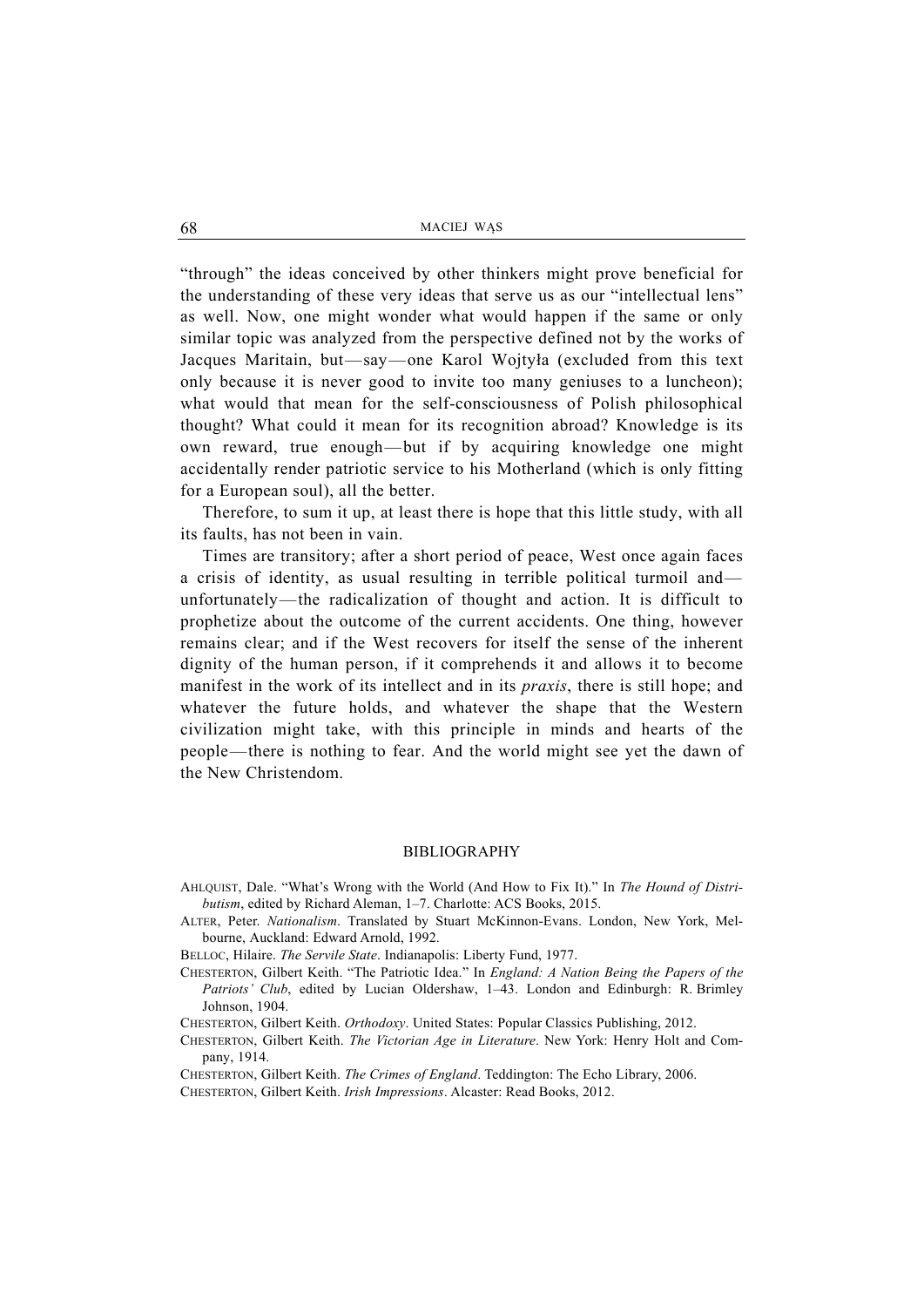CHESTERTON, Gilbert Keith. *The New Jerusalem*. United States: Watchmaker Publishing, 2010.

CHESTERTON, Gilbert Keith. *What I Saw in America*. New York: Dodd, Mead & Company, 1922.

CHESTERTON, Gilbert Keith. *William Cobbett*. Norfolk, VA: IHS Press, 2011.

CHESTERTON, Gilbert Keith. *The Outline of Sanity*, Rookhope: Aziloth Books, 2011.

CHESTERTON, Gilbert Keith. *Autobiography*. Kelly Bray: House of Stratus, 2001.

FAHEY, William E.: "Towards a Description of Distributism." In *The Hound of Distributism*, edited by Richard Aleman, 9–29. Charlotte: ACS Books, 2015.

- GILSON, Étienne. *Christian Philosophy in the Middle Ages*. New York: Random House, 1955. GREELY, Andrew. "Introduction to New Edition." In Masie WARD. *Gilbert Keith Chesterton*. Lan-
- ham, Boulder, New York, Toronto, Oxford: Rowman & Littlefield Publishers, Inc., 2006. GRZYBOWSKI, Jacek. *Maritain i nowa cywilizacja chrześcijańska*. Warszawa: Fronda, 2007.

KENNER, Hugh. *Paradox in Chesterton*. New York: Sheed & Ward, 1947.

KOWALCZYK, Stanisław. *Zarys filozofii człowieka*. Sandomierz: Wydawnictwo Diecezjalne, 1990.

- KOWALCZYK, Stanisław. *Nurty personalizmu: od Augustyna do Wojtyły*. Lublin: Wydawnictwo KUL, 2010.
- MARITAIN, Jacques. *The Person and the Common Good*. Translated by John J. Fitzgerald. Notre Dame: University of Notre Dame Press, 2012.
- MARITAIN, Jacques. *Scholasticism and Politics*. Translated by Mortimer J. Adler. Indianapolis: Liberty Fund, 2011.
- MARITAIN, Jacques. *Education at the Crossroads*. New Heavens and London: Yale University Press, 1960.
- MARITAIN, Jacques. *Man and the State*. Washington, D.C.: The Catholic University of America Press, 1998.

MARITAIN, Jacques. *Moral Philosophy*. New York: Charles Scriber's Sons 1964.

- MARITAIN, Jacques, and Joseph W. EVANS. *On the Philosophy of History*. New York: Charles Scriber's Sons, 1957.
- ODDIE, William. *Chesterton and the Romance of Orthodoxy*. Oxford: Oxford University Press, 2010.

PIEPER, Josef. *Leisure as the Basis of Culture (Including The Philosophical Act)*. Translated by Alexander Dru. San Francisco: Ignatius Press, 2009.

- SPARKS, Russel: Chesterton as Economist. In *The Hound of Distributism*, edited by Richard Aleman, 37–50. Charlotte: ACS Books, 2015.
- STAPLETON, Julia. *Christianity, Patriotism, and Nationhood*. Laham, Boulder, New York, Toronto, Plymouth, UK: Lexington Books, 2009.
- WAS, Maciej. "'Our Little Lives': Gilbert Keith Chesterton as a Precursor of the 20<sup>th</sup> Century Christian Personalism." Master's Thesis: University of Silesia, 2016.
- ZINST, Henryk. *Historia Anglii*. Wrocław, Warszawa, Kraków: Zakład Narodowy im. Ossolińskich Wydawnictwo, 2001.

## "PIGMEJE I ŚPIĄCY OLBRZYM": TOMISTYCZNY PERSONALIZM W MYŚLI SPOŁECZNEJ I POLITYCZNEJ GILBERTA KEITHA CHESTERTONA

#### Streszczenie

 Celem tekstu jest ujawnienie i opisanie personalistycznych elementów dystrybucjonizmu i nacjonalizmu Gilberta Keitha Chestertona. W pierwszej części zostają wyjaśnione podstawowe pojęcia: "personalizm" oraz "tomizm," czemu towarzyszy próba skonstruowania ogólnego zarysu personalizmu tomistycznego, przeprowadzona na zasadzie analizy poglądów personalisty tomistycznego